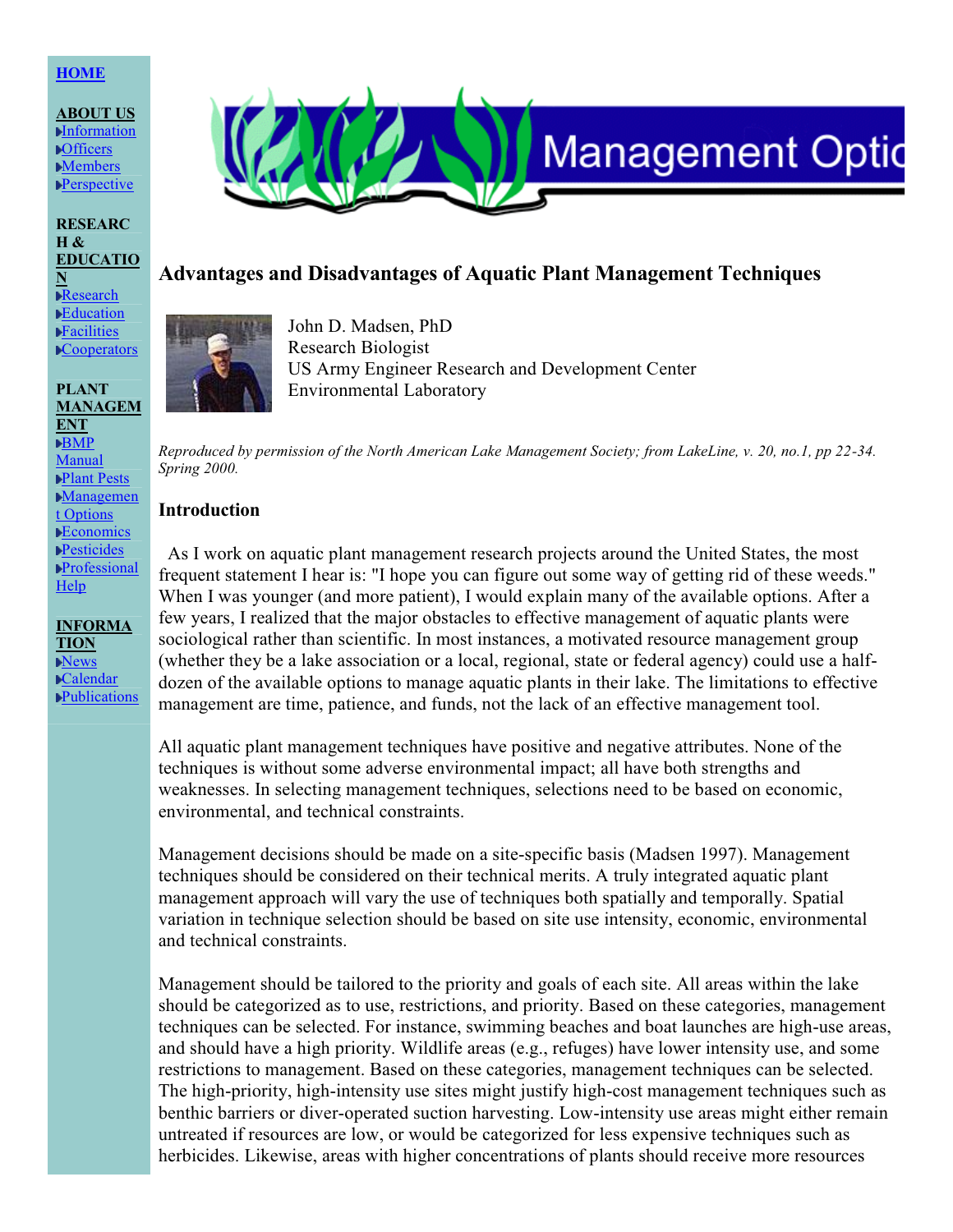than areas with no plants or with acceptable levels of infestation. Dan Helsel's article in this issue provides more detail about selecting the proper level of management through the preparation of an aquatic plant management and protection plan.



*Eurasian watermilfoil*

As dense colonies are brought under control, maintenance management approaches can be used (Deschenes and Ludlow 1993). After a target plant species has entered a system, continuous management will be required. However, under no circumstances should management be discontinued once plant densities are low. If management techniques are very successful, management may entail only monitoring the system and hand-removing individuals that are occasionally found. Scale the control technique to the level of infestation, the priority of the site, the use, and the availability of resources.

Several useful computer programs and other useful information systems are currently available on a CD-ROM format as the Aquatic Plant Information System (APIS). Some helpful websites are listed in Table 1. Another excellent source of information on target and nontarget plants and their management is the Aquatic Plant Information Retrieval System, operated by the University of Florida's Center for Aquatic Plants. In addition to free bibliographic searches, the Center has a variety of educational materials available.

## *Table 1. Useful websites for aquatic plant management information.*

## **Federal Government**

| <b>Aquatic Plant Control Research</b><br>Program | www.wes.army.mil/el/aqua                        |
|--------------------------------------------------|-------------------------------------------------|
| <b>USACE Operational Support Center</b>          | www.saj.usace.army.mil/conops/apc/apc_page.html |
| <b>USGS</b> Aquatic Non-indigenous<br>Species    | nas.er.usgs.gov                                 |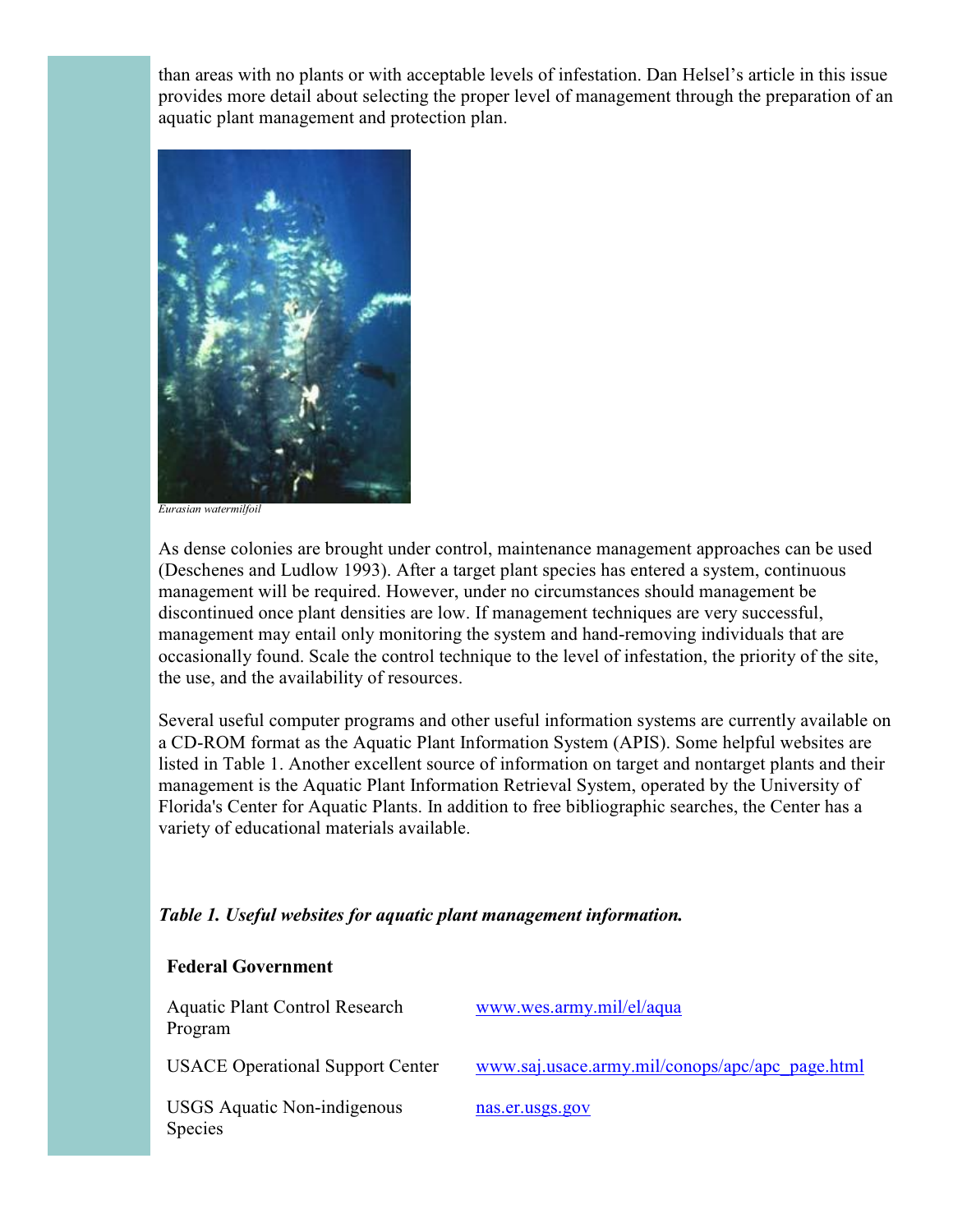#### **State Government**

| Washington State Department of<br>Ecology          | www.ecy.wa.gov/programs/wq/wqhome.html |
|----------------------------------------------------|----------------------------------------|
| <b>University</b>                                  |                                        |
| Center for Aquatic and Invasive Plants             | aquat1.ifas.ufl.edu                    |
| <b>Professional Society</b>                        |                                        |
| <b>Aquatic Plant Management Society</b>            | www.apms.org                           |
| North American Lake Management<br>Society          | www.nalms.org                          |
| <b>Foundations</b>                                 |                                        |
| <b>Aquatic Ecosystem Restoration</b><br>Foundation | www.aquatics.org                       |

One important rule to remember is that no management technique is intrinsically superior to another, nor will one management technique (e.g., a single chemical, or herbicides as a group) be sufficient for all situations in a management program. Rather, all techniques should be considered tools in the manager's toolbox. Some are more expensive but will better control dense populations in larger areas. For small nuisance plant populations (<0.1 acres, 0.03 hectare) or new colonies, hand picking may actually be the best approach. Each site should be evaluated and management techniques selected based on the desired level of control, and environmental and economic constraints.

*Biological Management Techniques*. Many exotic and native organisms have been used for biological control programs (Gallagher and Haller 1990); however, current operational or research and development efforts center on a few: grass carp (or white amur, *Ctenopharyngodon idella*) and introduced insects for hydrilla, naturalized pathogens for Eurasian watermilfoil and hydrilla, and naturalized insects for Eurasian watermilfoil (Table 2).

| Management<br>Method       | Description      | Advantages                                           | Disadvantages                                                                                                                           | Systems where used<br>effectively                                                                    | Plant species response                                                                                                                                  |
|----------------------------|------------------|------------------------------------------------------|-----------------------------------------------------------------------------------------------------------------------------------------|------------------------------------------------------------------------------------------------------|---------------------------------------------------------------------------------------------------------------------------------------------------------|
| Grass Carp / White<br>Amur | Herbivorous Fish | Long-term<br>(decades),<br>relatively<br>inexpensive | Cannot control feeding<br>sites, difficult to contain in<br>water body, tendency for<br>"all or none" community<br>response, persistent | Isolated water bodies,<br>effective against hydrilla<br>and other preferred<br>species. Operational. | Fish have strong<br>preference for<br>hydrilla and some<br>native plants, avoid<br>Eurasian watermilfoil,<br>generally do not<br>prefer floating plants |
| Neocheting spp.            | Waterhyacinth    | Species selective                                    | Not effective in reducing                                                                                                               | Released in Florida, Gulf                                                                            | Leaf scars, some                                                                                                                                        |

## *Table 2. Summary of biological management methods for aquatic plants.*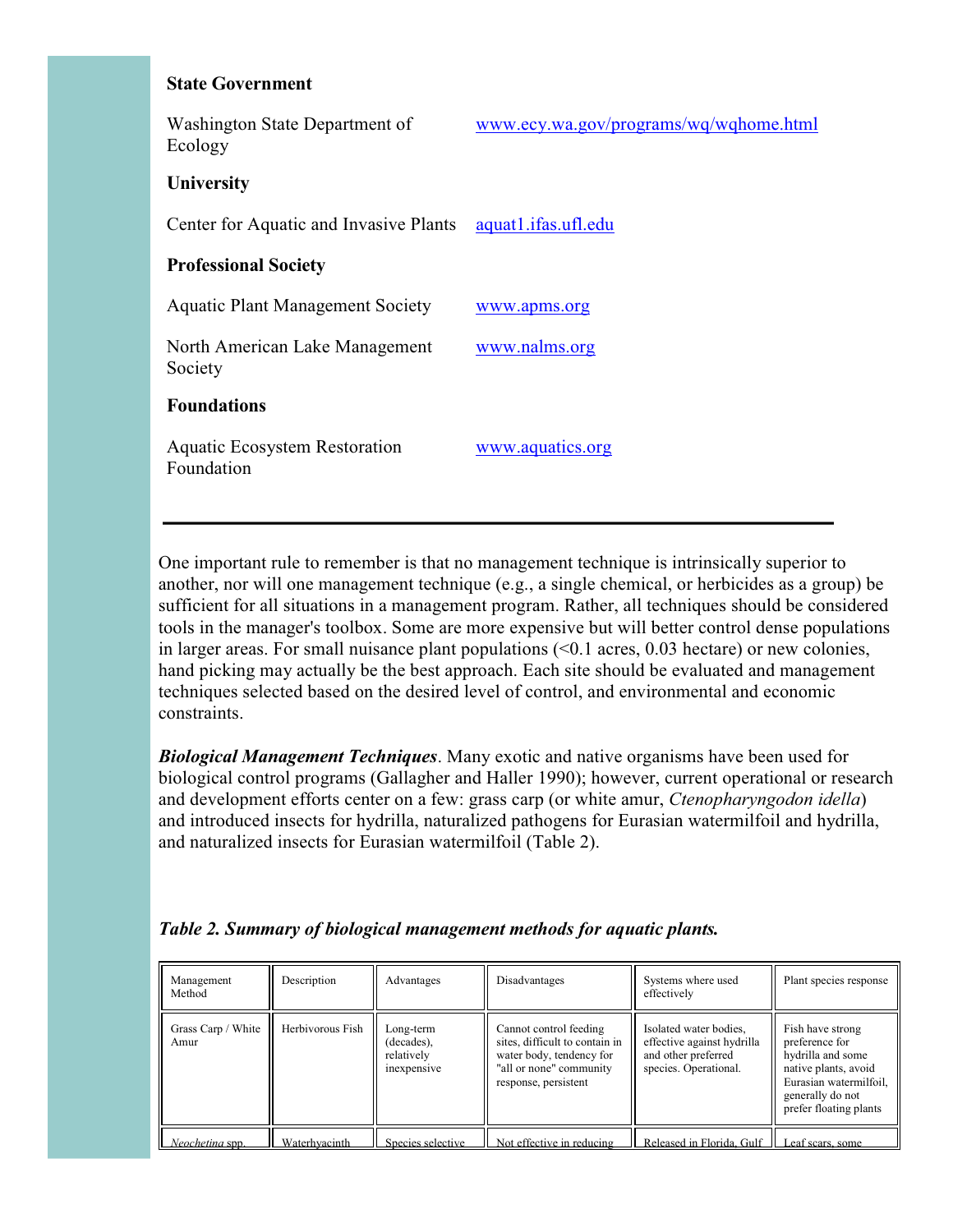|                                                       | weevils                                                          |                                                                    | areal coverage in many<br>situations                                                        | Coast states.<br>(Developmental)                             | reduction in growth                                                                 |
|-------------------------------------------------------|------------------------------------------------------------------|--------------------------------------------------------------------|---------------------------------------------------------------------------------------------|--------------------------------------------------------------|-------------------------------------------------------------------------------------|
| Hydrellia spp.<br>Bagous spp.                         | Hydrilla fly,<br>hydrilla stem<br>weevil                         | Species Selective                                                  | Has not yet been<br>established                                                             | Released in Florida,<br>Alabama, Texas.<br>(Research)        | Limited                                                                             |
| Euhrychiopsis<br>lecontei and other<br>native insects | Weevil - native<br>or naturalized                                | Already<br>established in U.S.                                     | Less selective, currently<br>under $R&D$                                                    | Currently under study in<br>Vermont, Minnesota<br>(Research) | Plants loose<br>buoyancy, weevil<br>interferes with<br>transfer of<br>carbohydrates |
| Mycoleptodiscus<br><i>terrestris</i> (Mt)             | Fungal pathogen;<br>acts as a contact<br>bioherbicide            | Low dispersion,<br>fairly broad<br>spectrum                        | Expense, cross-<br>contamination,<br>inconsistent viability and<br>virulence of formulation | Under R&D for both<br>Eurasian watermilfoil<br>and hydrilla  | "Contact<br>Bioherbicide", plants<br>rapidly fall apart, but<br>regrow from roots   |
| Native Plant<br>Community<br>Restoration              | Planting of<br>desirable native<br>plant species or<br>community | Provides habitat,<br>may slow<br>reinvasion or<br>initial invasion | Expensive, techniques still<br>under development                                            | Under R&D around the<br>country                              | Native plants provide<br>ecosystem benefits,<br>slow invasion                       |

Grass carp, a popular control agent for aquatic plants especially in small ponds or isolated bodies of water, are particularly effective in controlling hydrilla. These fish have strong feeding preferences (Pine and Anderson 1991) and will selectively feed on plants in a mixed community from the most to the least preferred. If hydrilla is the target plant, this may be beneficial--at least until the hydrilla is eaten (Van Dyke et al. 1984). If Eurasian watermilfoil is the target, all other plants may be eaten first, and grass carp may in fact never completely remove Eurasian watermilfoil (Fowler and Robson 1978). In addition, there are many concerns about using grass carp, including the length of time they remain in the system, the difficulty of controlling where and what they eat, the highly variable results for large systems (>500 acres), the escape of carp from the managed system, the impact of their feeding on nontarget plant and animal species, and the difficulty of removing them when control is no longer needed (Bonar et al. 1993).



*Grass carp*

An initial concern regarding reproduction of grass carp (Stanley et al. 1978, Webb et al. 1994) has been addressed largely through the use of sterile triploids (Durocher 1994). The effectiveness of grass carp is strongly influenced by water temperature and seasonality, with northern ecosystems typically requiring substantially higher stocking rates than southern ones (Stewart and Boyd 1994). In addition, stocking rates can vary by an order of magnitude, depending on whether adequate results are required in 3 years as opposed to the need for more immediate results (Stewart and Boyd 1994). The problem of lag time can be moderated by combining stocking of grass carp with herbicide treatments in the first year (Eggeman 1994). However, a strong tendency for obtaining either no perceived control with understocking or complete plant elimination with overstocking remains--it has been termed the "all-or-none" dilemma (Haller 1994). If achieving an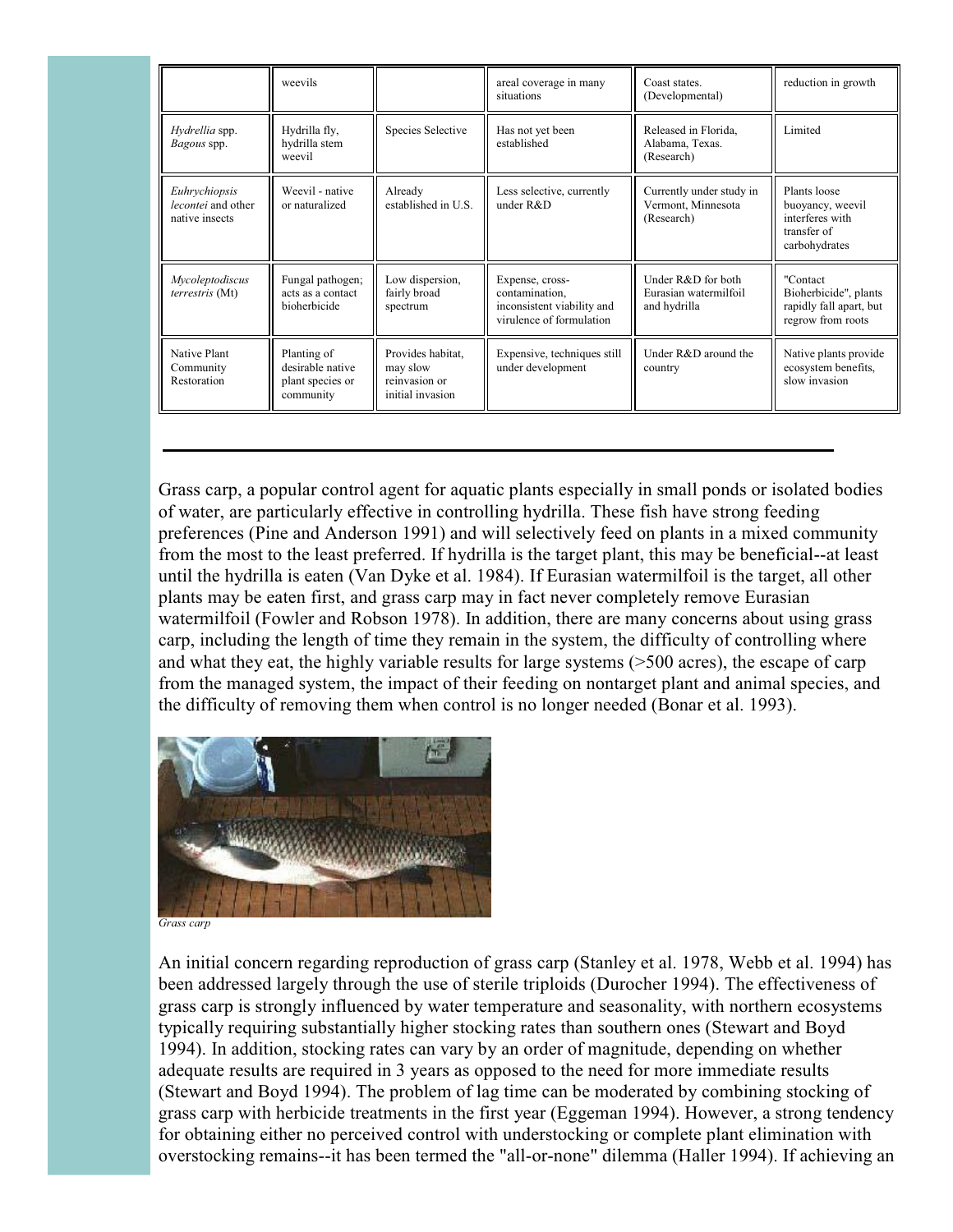intermediate density of plants is even possible using grass carp, it is certainly very difficult and must be based on a more sophisticated understanding of interacting factors than have been considered in the past.

Insect biocontrol agents currently under research and development for hydrilla were discovered from overseas investigations of native habitats and brought in through the biocontrol "pipeline" (Cofrancesco 1994). Hydrilla biocontrol agents include the flies *Hydrellia pakistanae* and *H. balciunasi* (Buckingham and Okrah 1993) and the weevils *Bagous hydrillae* and *B. affinis* (Grodowitz et al. 1995). Although several introduced biocontrol agents feed in a complementary fashion to stress hydrilla populations, it is too early in the research and development process to predict operational-scale success. For instance, mathematical models of *H. pakistanae* growth rates suggest that even if the fly were successful in central Florida, its development rate may be too slow in the colder climate of northern Alabama to be effective (Boyd and Stewart 1994).

Although foreign surveys for biocontrol agents for Eurasian watermilfoil have been recently initiated (Buckingham 1995), most effort has been spent looking at naturalized or native insects that feed on this species (Kangasniemi 1983). In particular, laboratory, mesocosm, and field research have been vigorously pursued on the pyralid moth *Acentria nivea* (Creed and Sheldon 1994) and on the weevil, *Euhrychiopsis lecontei* (Creed and Sheldon 1993, 1994, Newman and Maher 1995). *Euhrychiopsis lecontei* looks promising in that it is capable of cutting off the flow of carbohydrates to root crowns, reducing the plant's ability to store carbohydrates for over wintering (Newman et al. 1996) and reducing the buoyancy of the canopy (Creed et al. 1992). However, an effective strategy for large-scale applications using these naturalized insects at an operational level has yet to be verified.

Pathogens, like insects, are usually discovered by searching overseas for pathogens in the native range of the target plant. Despite overseas searches (Harvey et al. 1995), no foreign pathogen agents are currently under development. Actually, the best potential pathogen control agent for submersed aquatic plants appears to be an endemic species, *Mycoleptodiscus terrestris* (Mt) (Shearer 1995). Small-scale field tests indicated that Mt was an effective mycoherbicide, and acted like a contact herbicide with little spread or drift (Shearer 1995). In addition, Mt has shown promise in the laboratory as part of an integrated management strategy in which applications of Mt combined with low dosage rates of the herbicide fluridone act synergistically (Nelson et al. 1998). However, more research and development effort must be accomplished before an effective marketable mycoherbicide is available for use.

The last type of biological management technique, native plant restoration, is an ecological approach to managing for a desired plant community. The basic idea is that restoring a native plant community should be the end goal of most aquatic plant management programs (Nichols 1991, Smart and Doyle 1995). Lakes currently lacking a native plant community can have these communities established (Smart et al. 1996a,b). Extant native plant communities should be protected from invasion by nonnative species through mechanisms detailed later. In communities that have only recently been invaded by nonnative species, a propagule bank probably exists that will restore the native community after management of the nonnative plant (Getsinger et al. 1997). However, in communities that have had monospecific nonnative plant dominance for a long period of time (e.g., greater than 10 years), native plants may have to be reintroduced after a successful maintenance management program has been instituted. A healthy native plant community might slow invasion or reinvasion by nonnative species and will provide the environmental and habitat needs of an aquatic littoral zone. However, even healthy, welldeveloped native plant communities may eventually be invaded and dominated by nonnative species (Madsen et al. 1991).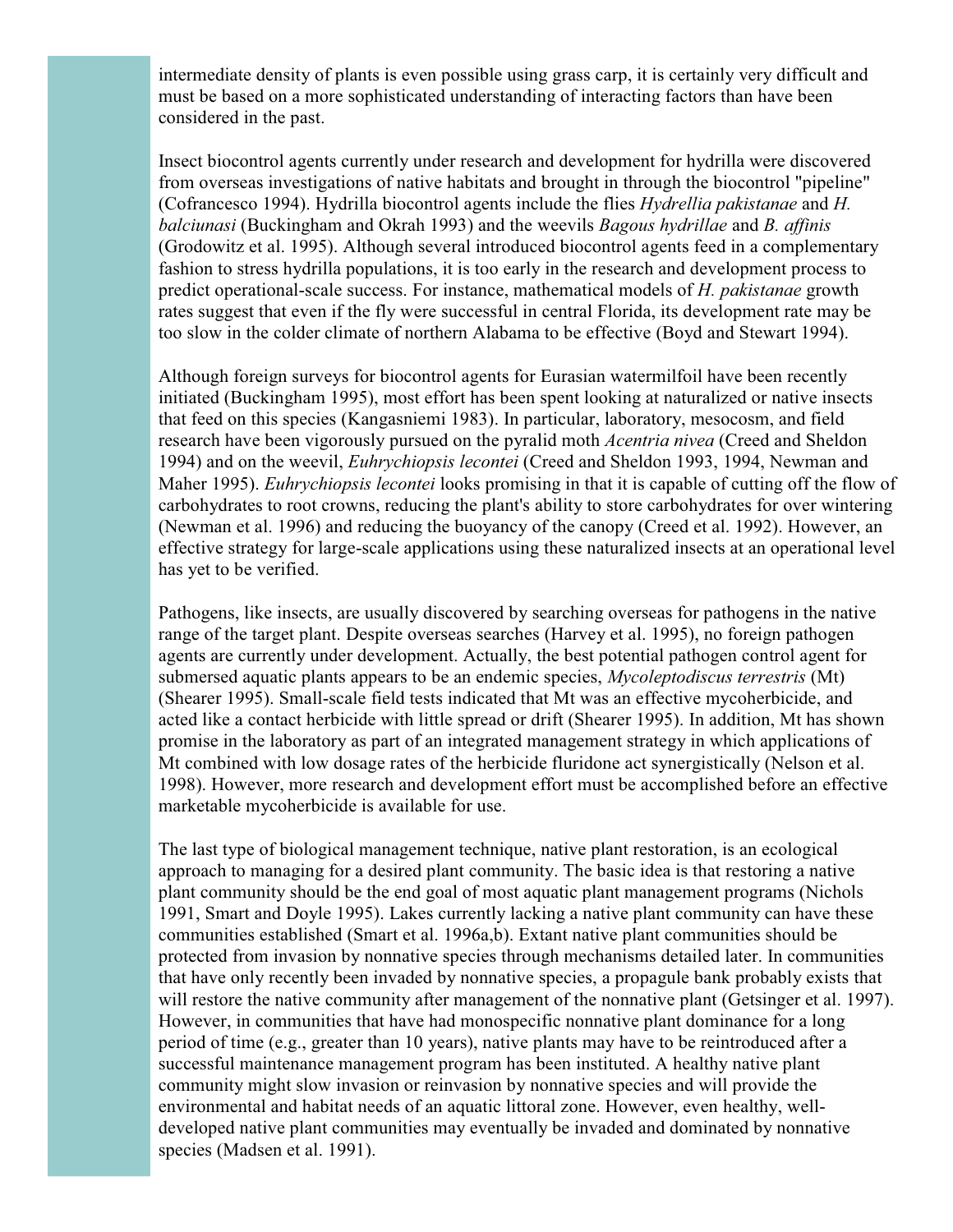*Chemical Management Techniques*. In many ways, chemical management techniques have changed dramatically in the past 20 years. Increased concern about the safety of pesticide use in the 1960s and 1970s changed the review process for all pesticides, particularly for products used in water. Currently, no product can be labeled for aquatic use if it poses more than a one in a million chance of causing significant damage to human health, the environment, or wildlife resources. In addition, it may not show evidence of biomagnification, bioavailability, or persistence in the environment (Joyce 1991).

The greatest change for herbicides came with the passage of the Federal Insecticide, Fungicide and Rodenticide Act (FIFRA) first passed in 1972 and amended in 1988 (Getsinger 1991, Nesheim 1993). Due to more stringent and costly standards for testing, fewer compounds are now available for aquatic use. In 1976, 20 active ingredients were available; as of 1995, only six are available (Table 3), with one additional compound (triclopyr) undergoing the registration process.

| Compound                | <b>Trade Name</b>                                          | Company                                                 | Formulation;<br>Contact vs. Systemic                                                   | Mode of Action                                                           | Bluegill 96 hr.<br>$LC_{50}$ (mg/L) |
|-------------------------|------------------------------------------------------------|---------------------------------------------------------|----------------------------------------------------------------------------------------|--------------------------------------------------------------------------|-------------------------------------|
| Complexed<br>Copper     | Cutrine-Plus<br>Komeen<br>Koplex<br>K-Tea                  | Applied Biochemists (Cutrine)<br>Griffin Corporation    | Various complexing<br>agents with copper,<br>superior to CuSO <sub>4</sub><br>Systemic | Plant cell toxicant                                                      | 1250                                |
| $2.4-D1$                | Aqua-Kleen<br>Weedar-64<br>Wee-Rhap A-6D<br>Several Others | <b>Applied Biochemists</b><br>Rhone-Poulenc<br>Inter-Ag | <b>BEE</b> salt<br>DMA liquid<br><b>IEE</b> liquid<br>Systemic                         | Selective plant-<br>growth regulator                                     | $1.1 - 1.3$<br>123-230              |
| Diquat <sup>1</sup>     | Reward                                                     | Zeneca                                                  | Liquid<br>Contact                                                                      | Disrupts plant cell<br>membrane integrity                                | $10-140$                            |
| Endothall <sup>1</sup>  | Aquathol K<br>Hydrothal 191<br>Aquathol granular           | Elf Atochem (All Formulations)                          | Liquid or granular<br>Contact                                                          | Inactivates plant<br>protein synthesis                                   | 125<br>$0.06 - 0.2$                 |
| Fluridone <sup>1</sup>  | Sonar AS<br>Sonar SRP                                      | SePRO                                                   | Liquid or granular<br>Systemic                                                         | Disrupts carotenoid<br>synthesis, causing<br>bleaching of<br>chlorophyll | $9 - 12.5$                          |
| Glyphosate <sup>1</sup> | Rodeo                                                      | Monsanto                                                | Liquid<br>Systemic                                                                     | Disrupts synthesis of<br>phenylalanine                                   | $4.2 - 14$                          |
| Triclopyr<br>(EUP Only) | Garlon 3A (EUP)<br>Renovate (EUP)                          | SePRO                                                   | Liquid<br>Systemic                                                                     | Selective plant<br>growth regulator                                      | 148                                 |

*Table 3. Characteristics of U.S. Environmental Protection Agency-approved aquatic herbicides.*

However, the compounds no longer registered for aquatic use are not necessarily too dangerous; rather, in most cases, the companies marketing them opted not to pursue registration due to economic reasons. Their reluctance to invest in registration is understandable--it can take \$20-40 million and 8-12 years to navigate successfully the registration process and its accompanying series of laboratory and field testing, with no guarantee for return on investment (Getsinger 1991). What remains are six active ingredients that not only are ensured safe for aquatic use (when used according to the label) but also have manufacturers committed to the aquatic market.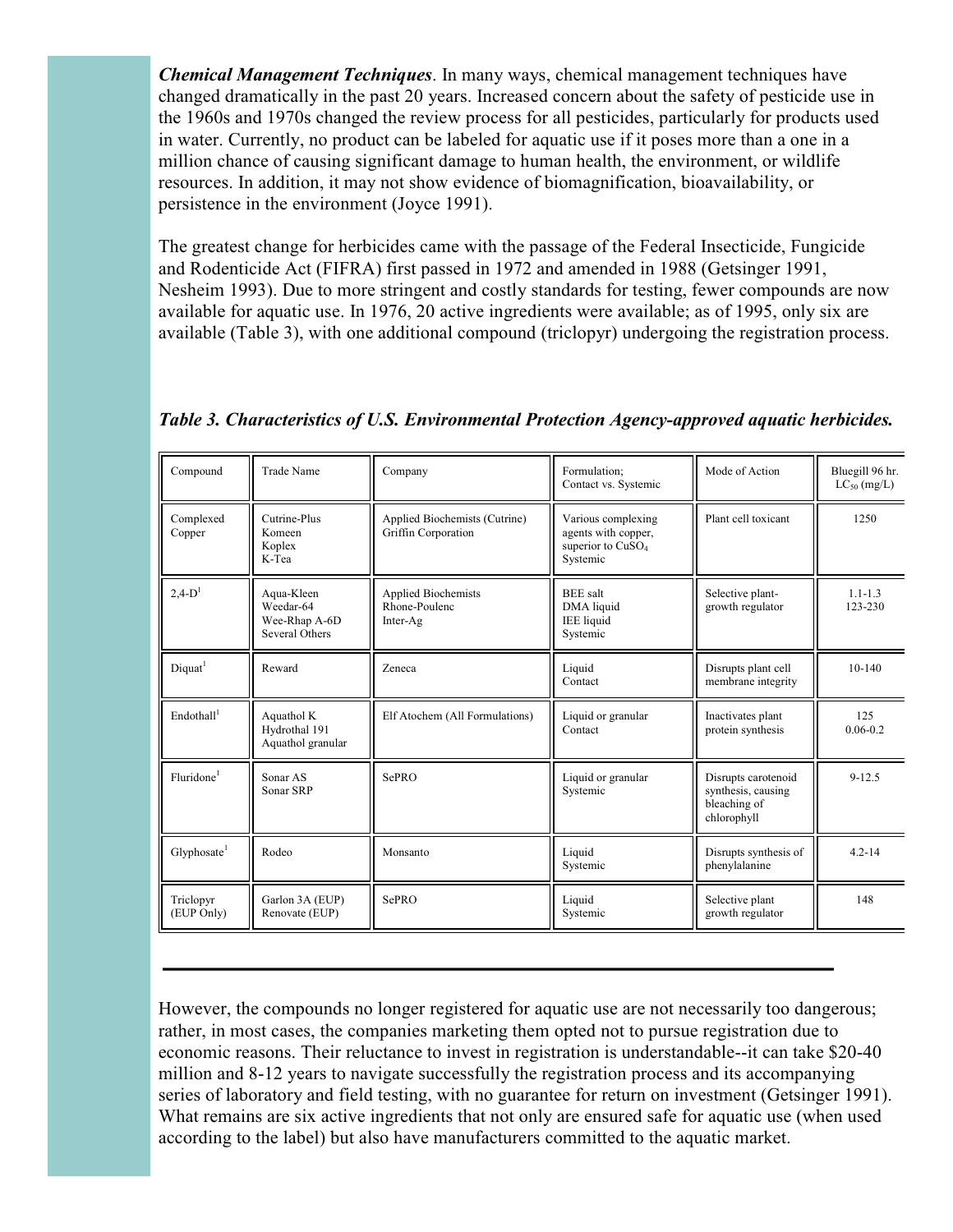The important caveat to remember is that these products are safe when used according to the label. The U.S. Environmental Protection Agency (EPA) approved label provides guidelines protecting the health of the environment, the humans using that environment, and the applicators of the herbicide. In most states, there are additional permitting or regulatory restrictions on the use of these herbicides. A typical state restriction requires that these herbicides may be applied only by licensed applicators. Annual updates from state regulatory and environmental agencies are necessary to check for changes in label restrictions and application policies or permit requirements, before developing or implementing any plans for applying herbicides.

Herbicides labeled for aquatic use can be classified as either contact or systemic. Contact herbicides act immediately on the tissues contacted, typically causing extensive cellular damage at the point of uptake but not affecting areas untouched by the herbicide. Typically, these herbicides are faster acting, but they do not have a sustained effect, in many cases not killing root crowns, roots, or rhizomes. In contrast, systemic herbicides are translocated throughout the plant. They are slower acting but often result in mortality of the entire plant.

Complexed copper compounds include a variety of formulations from different companies, under different names and labels, in which copper is chelated in an organic complexing agent that keeps it in solution. Formerly, copper sulfate was used in applications, predominantly for the control of phytoplankton. However, the copper rapidly precipitated, especially in harder water, and was no longer available, leading to the production of complexed copper agents. Complexed copper is very effective for algal control, somewhat effective for several vascular plants (particularly hydrilla), and is also used in tank mixes with diquat to increase its effectiveness.

A widely used aquatic herbicide for many broadleaf species, such as Eurasian watermilfoil, is 2,4- D. A selective systemic herbicide, it effectively controls broadleaf plants with a relatively short contact time, but does not generally harm the pondweeds or water celery. However, it is also not effective against elodea or hydrilla.

Diquat is a contact herbicide that will act on a very short contact time. It causes a rapid die-off of the shoot portions of the plant it contacts, but is not effective on roots, rhizomes or tubers, requiring subsequent applications. Diquat will bind to particulate and dissolved organic matter, which restricts its use in some water bodies. It is also effective in a tank mix with copper compounds.

Endothall is another contact herbicide. Unlike Diquat, it is not affected by particulates or dissolved organic material. It should not be used in tank mixtures with copper, as it can have an antagonistic reaction with chelated copper compounds.

Fluridone is a nonselective systemic aquatic herbicide. It requires very long exposure times but may be effective at very low concentrations. Fluridone is widely used for both hydrilla and Eurasian watermilfoil management. It appears to work best where the entire lake or flowage system can be managed, but not in spot treatments or high water exchange areas.

Glyphosate is not effective on submersed plants, and triclopyr is not yet labeled for general aquatic use, so neither compound will receive additional attention.

In treating submersed species, the applicator is actually treating the water with a herbicide, and allowing the plant to take up herbicide from the water. This creates a situation in which the applicator needs to know the exchange rate of the water to have a successful application (Getsinger et al. 1991). The exposure time of the plant to the herbicide is determined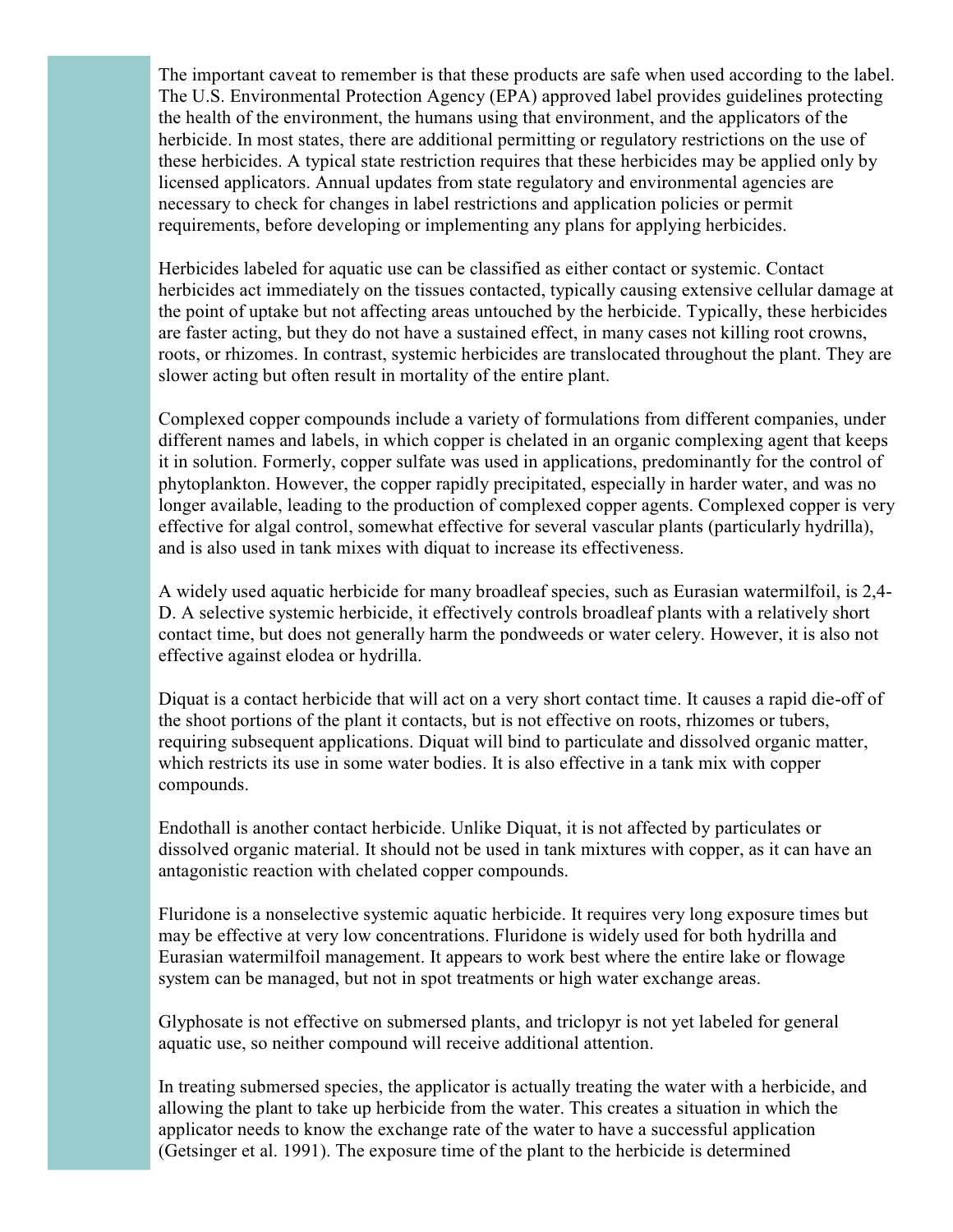predominantly by the water exchange rate. The response of different plant species to different herbicides is a function of the properties of both the plant and the herbicide. The applicator also needs to match a herbicide with an appropriate concentration and exposure-time relationship for the target species (Netherland 1991). The concentration and exposure-time relationship for a given compound have been determined from laboratory experiments. For instance, if it is known from water exchange studies that the exposure time will ensure only 24 hours of contact with 1 mg/liter of 2,4-D if applied at full label rate, than a 75% control rate for Eurasian watermilfoil can be expected. If longer exposure times are expected, than lower concentrations can be applied. One goal of this area of research is to allow for lower application rates, both to save money on herbicides and to introduce a lower total amount of herbicide into the aquatic environment. For higher exchange rates, the applicator will have to use higher concentrations of the contact herbicides such as diquat or endothall; slower exchange rates may allow the use of systemic herbicides (Tables 3,4). However, some systems are limited in selecting herbicides for use, because it is never admissible to use concentrations of herbicides higher than the allowed EPA maximum label rate.



*Preparing to apply aquatic herbicide*

Some herbicides (e.g., 2,4-D and triclopyr) are intrinsically selective, being very effective for controlling broadleaf plants such as Eurasian watermilfoil but not narrow-leaved plants or grasses such as hydrilla (Table 5). Other herbicides may be used selectively but only through application based on the target and non-target plant's biology. Recent research has shown fluridone may be used to selectively manage Eurasian watermilfoil and hydrilla at extremely low (e.g., 5 to 8 ppb) concentrations; however, concentrations must be carefully monitored to avoid failure to control the target species (Getsinger 1998, Netherland et al. 1997).

*Table 4. Application restrictions of US Environmental Protection Agency-approved aquatic herbicides.*

| Compound            | Persistence<br>(half-life, in<br>days) | Maximum<br>Application<br>Rate | Maximum<br>water<br>concentration | Safety Factor | <b>Application Notes</b>                      | WES Recommended<br>for                                   |
|---------------------|----------------------------------------|--------------------------------|-----------------------------------|---------------|-----------------------------------------------|----------------------------------------------------------|
| Complexed<br>Copper |                                        | 1.5<br>gal/ft/acre             | $1.0 \text{ mg/L}$                | >50           | Algicide / Herbicide                          | Hydrilla, other<br>submersed spp.                        |
| $2,4-D$             | 7.5                                    | $0.5$ gal/acre                 | $2.0 \text{ mg/L}$                | $>25$         | Some formulations for<br>special permits only | Eurasian<br>watermilfoil, water-<br>hyacinth, and others |
| Diquat              | $1 - 7$                                | gal/acre                       | $2 \text{ mg/L}$                  |               | Binds with particles                          | A11                                                      |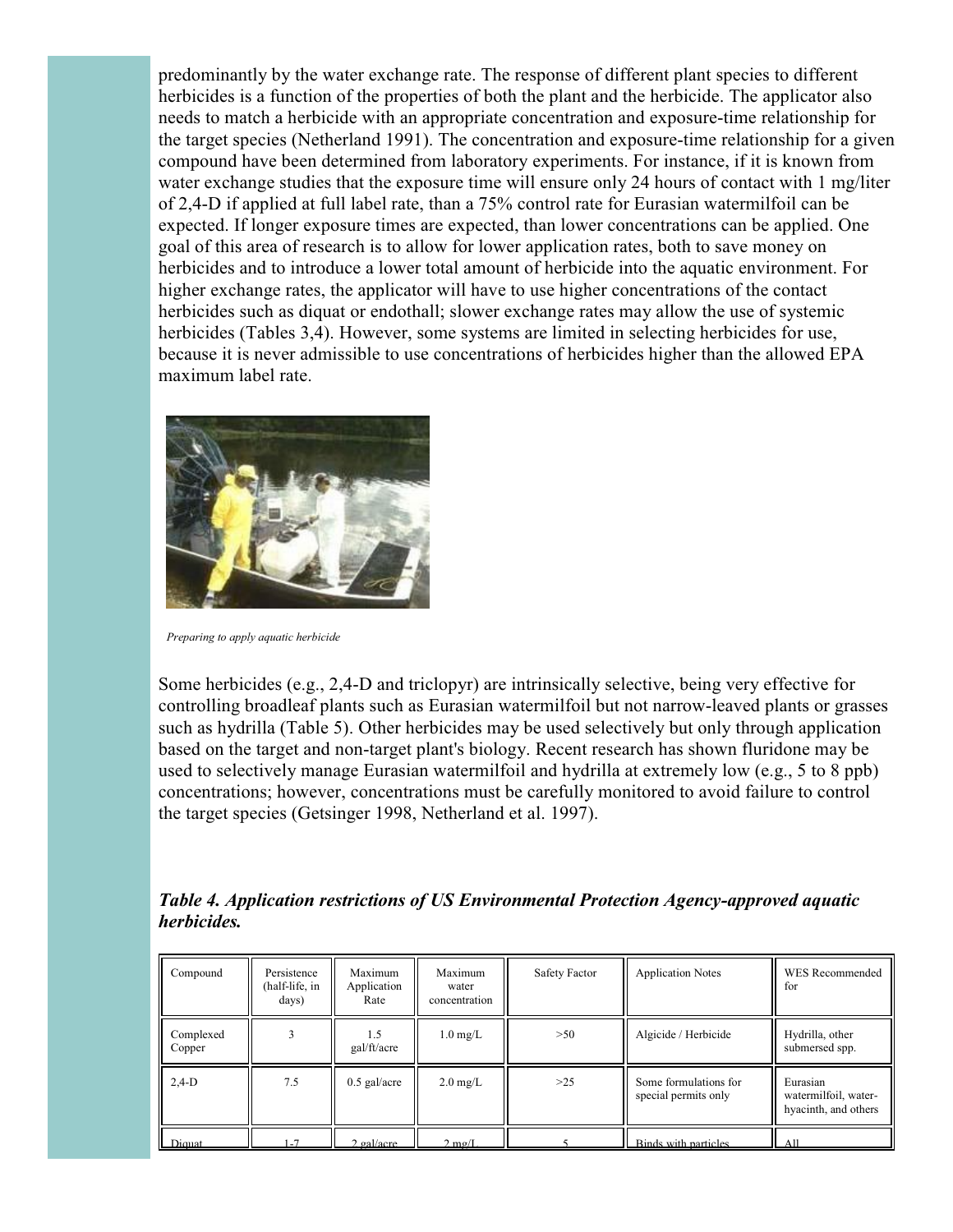|                         |         |               |                            |                                         | (suspended solids) in water                                                 |                                                      |
|-------------------------|---------|---------------|----------------------------|-----------------------------------------|-----------------------------------------------------------------------------|------------------------------------------------------|
| Endothall               | $4 - 7$ | 13 gal/acre   | $5.0 \text{ mg/L}$         | $>10$ (Aquathol)<br>$< 1.0$ (Hydrothal) | Fish are sensitive to<br>Hydrothal 191 - over 1<br>mg/L may cause fish kill | All submersed spp.                                   |
| Fluridone               | 21      | $1.1$ qt/acre | $0.15$ mg/L<br>$(150$ ppb) | >20                                     | Applications have been<br>successful below 10 ppb                           | Most submersed<br>spp.                               |
| Glyphosate              | 14      | $2$ gal/acre  | $0.2 \text{ mg/L}$         | >20                                     | Aerial portions only - not<br>for submersed plants                          | Most emergent and<br>floating spp.                   |
| Triclopyr<br>(EUP Only) | na      | na            | $2.5 \text{ mg/L}$         | >50                                     | EUP/Special Needs only -<br>US EPA label expected in<br>1997                | Eurasian<br>watermilfoil, water-<br>hyacinth, others |

## *Table 5. Use suggestions for US Environmental Protection Agency-approved aquatic herbicides.*

| Compound                | <b>Exposure Time</b><br>(Water)     | Advantages                                                          | Disadvantages                                                        | Systems where used<br>effectively                                                                              | Plant species<br>response                                         |
|-------------------------|-------------------------------------|---------------------------------------------------------------------|----------------------------------------------------------------------|----------------------------------------------------------------------------------------------------------------|-------------------------------------------------------------------|
| Complexed<br>Copper     | Intermediate<br>$(18-72$ hours)     | Inexpensive, rapid<br>action, approved<br>for drinking water        | Does not<br>biodegrade, but<br>biologically inactive<br>in sediments | Lakes as algicide,<br>herbicide in higher<br>exchange areas                                                    | Broad-spectrum,<br>acts in 7-10 days or<br>up to 4-6 weeks        |
| $2,4-D$                 | Intermediate<br>$(18-72$ hours)     | Inexpensive,<br>systemic                                            | Public perception                                                    | Waterhyacinth and<br>Eurasian<br>watermilfoil control.<br>Lakes and slow-<br>flow areas, purple<br>loosestrife | Selective to broad-<br>leaves, acts in 5-7<br>days up to 2 weeks  |
| Diquat                  | Short (12-36)<br>hours)             | Rapid action,<br>limited drift                                      | Does not affect<br>underground<br>portions                           | Shoreline, localized<br>treatments, higher<br>exchange rate areas                                              | Broad-spectrum,<br>acts in 7 days                                 |
| Endothall               | Short (12-36)<br>hours)             | Rapid action,<br>limited drift                                      | Does not affect<br>underground<br>portions                           | Shoreline, localized<br>treatments, higher<br>exchange rate areas                                              | Broad spectrum,<br>acts in 7-14 days                              |
| Fluridone               | Very long (30-<br>$60 \text{ days}$ | Very low dosage<br>required, few label<br>restrictions,<br>systemic | Very long contact<br>period                                          | Small lakes, slow<br>flowing systems                                                                           | Broad spectrum,<br>acts in 30-90 days                             |
| Glyphosate              | Not Applicable                      | Widely used, few<br>label restrictions,<br>systemic                 | Very slow action,<br>no submersed<br>control                         | Nature preserves<br>and refuges;<br>Emergent and<br>floating-leaved<br>plants only                             | Broad spectrum,<br>acts in 7-10 days, up<br>to 4 weeks            |
| Triclopyr<br>(EUP Only) | Intermediate<br>$(12-60$ hours)     | Selective, systemic                                                 | Not currently<br>labeled for general<br>aquatic use                  | Lakes and slow-<br>flow areas, purple<br>loosestrife                                                           | Selective to broad-<br>leaves, acts in 5-7<br>days, up to 2 weeks |

The future of herbicide use may include applying plant growth regulators (PGR's), such as flurprimidol and paclobutrazol, which reduce plant elongation rather than cause plant death (Van 1988). The future of this approach dimmed considerably in the U.S. when Du Pont Corporation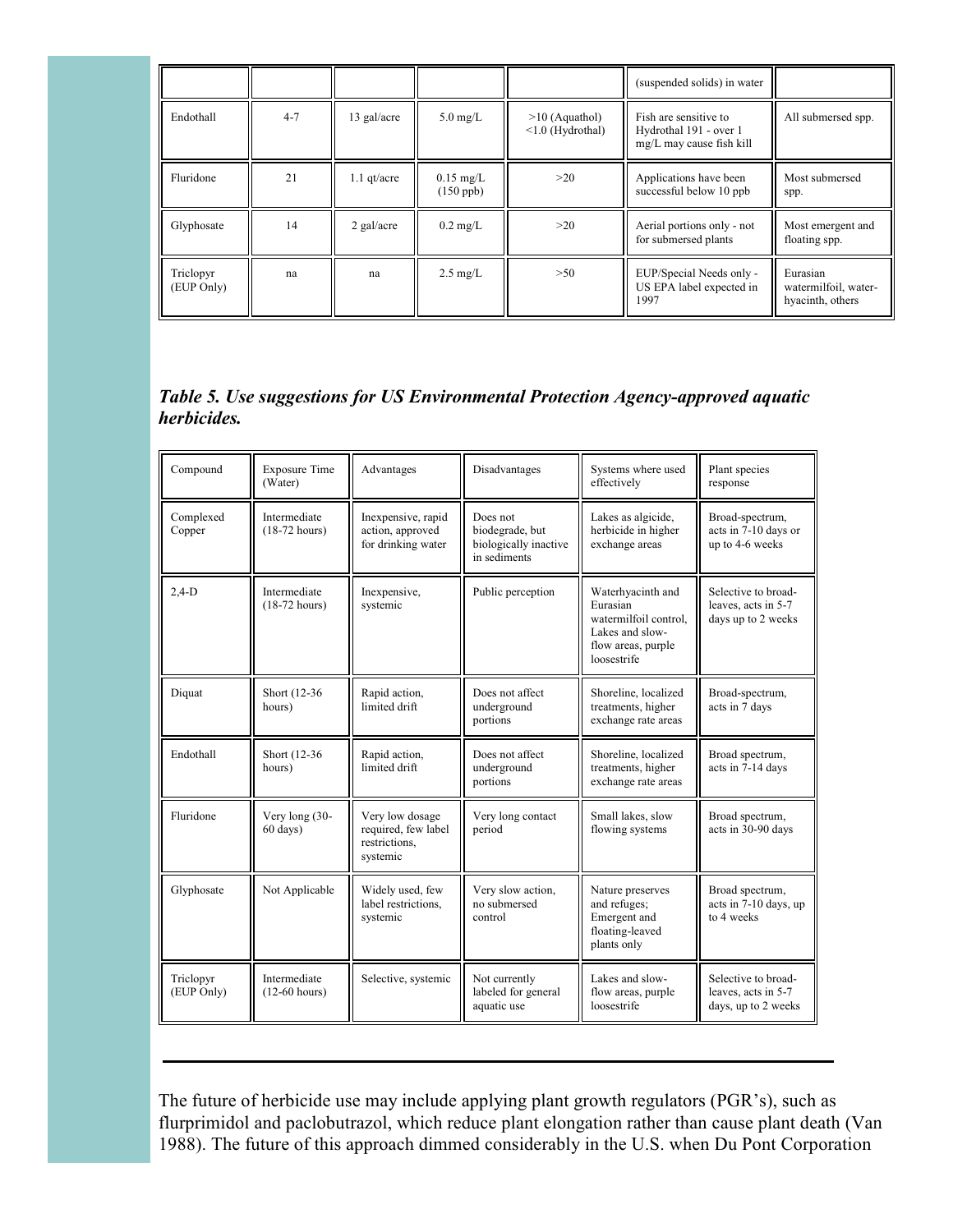did not pursue the registration of bensulfuron methyl, which showed great promise in restricting tuber formation in hydrilla (Haller et al. 1992) and PGR activity in Eurasian watermilfoil (Getsinger et al. 1994).

A second area in the future of herbicide use is integrated control, where herbicides are used in conjunction with other management techniques to improve their effectiveness. Herbicides have been used with grass carp (Eggeman 1994), insect biocontrol agents (Haag and Habeck 1991, Van 1988), and pathogens (Nelson et al. 1998, Sorsa et al. 1988) to increase their effectiveness. Combining herbicides with mechanical and physical control techniques is also possible.

*Mechanical and Physical Management Techniques*. Mechanical management methods have been widespread in attempts to control aquatic plants (Table 6). Yet all too often the approach to a solution is strictly "engineering," rather than applying engineering to a knowledge of biology and ecology of the target organism. Likewise, the erstwhile inventor often neglects a concern for the environmental implications of use of the mechanical control, confirmed in the belief that it must be better than "using poisons."

| Management<br>Method                       | Description                                                                                          | Advantages                                                                        | Disadvantages                                                                                                | Systems where used<br>effectively                                                            | Plant species<br>response                                                                                           |
|--------------------------------------------|------------------------------------------------------------------------------------------------------|-----------------------------------------------------------------------------------|--------------------------------------------------------------------------------------------------------------|----------------------------------------------------------------------------------------------|---------------------------------------------------------------------------------------------------------------------|
| Hand-Cutting/<br>Pulling                   | Direct hand pulling<br>or use of hand tools                                                          | Low-technology,<br>affordable, can be<br>selective                                | Labor-intensive, cost<br>is labor-based                                                                      | Most of the<br>undeveloped world,<br>volunteer labor pools                                   | Very effective in<br>very localized<br>areas                                                                        |
| Cutting                                    | Cut weeds with<br>mechanical device<br>(typically boat-<br>mounted sickle bar)<br>without collection | More rapid than<br>harvesting                                                     | Large mats of cut<br>weeds may become a<br>health and<br>environmental<br>problem, may spread<br>infestation | Heavily-infested<br>systems                                                                  | Nonselective,<br>short-term                                                                                         |
| Harvesting (Cut<br>and Remove)             | Mechanical cutting<br>with plant removal                                                             | Removes plant<br>biomass                                                          | Slower and more<br>expensive than<br>cutting; resuspension<br>of sediments                                   | Widespread use with<br>chronic plant<br>problems                                             | Like cutting, it is<br>cosmetic, non-<br>selective short-<br>term                                                   |
| Grinder or "Juicer"<br>(Cut and Grind)     | Mechanical cutting<br>with grinding of<br>plant material and<br>in-lake disposal                     | Immediate relief<br>of plant nuisance,<br>no disposal                             | Resuspension of<br>sediments.<br>decomposition of<br>plants in lake, floating<br>plant material              | Useful for chronic<br>plant problems where<br>disposal of plants is<br>problematic           | Like cutting and<br>harvesting, it is<br>cosmetic, non-<br>selective short-<br>term                                 |
| Diver-Operated<br><b>Suction Harvester</b> | Vacuum lift used to<br>remove plant stems,<br>roots, leaves,<br>sediment left in<br>place            | Moderately<br>selective (based<br>on visibility and<br>operator), longer-<br>term | Slow and cost-<br>intensive                                                                                  | Useful for smaller<br>nuisance plant<br>populations in which<br>plant density is<br>moderate | Typically have<br>minimal regrowth<br>for Eurasian<br>watermilfoil: not<br>effective for tuber-<br>setting hydrilla |
| Rotovating                                 | Cultivator on long<br>arm for tilling<br>aquatic sediments                                           | Disrupts Eurasian<br>watermilfoil stem<br>bases.<br>intermediate-term<br>results  | May spread large<br>numbers of fragments;<br>resuspension of<br>sediments                                    | Used extensively in<br>the Pacific Northwest<br>and British Columbia.<br>with mixed results  | Effective in<br>disrupting Eurasian<br>watermilfoil dense<br>stands; not<br>selective and only<br>intermediate-term |

*Table 6. Characteristics of mechanical management techniques.*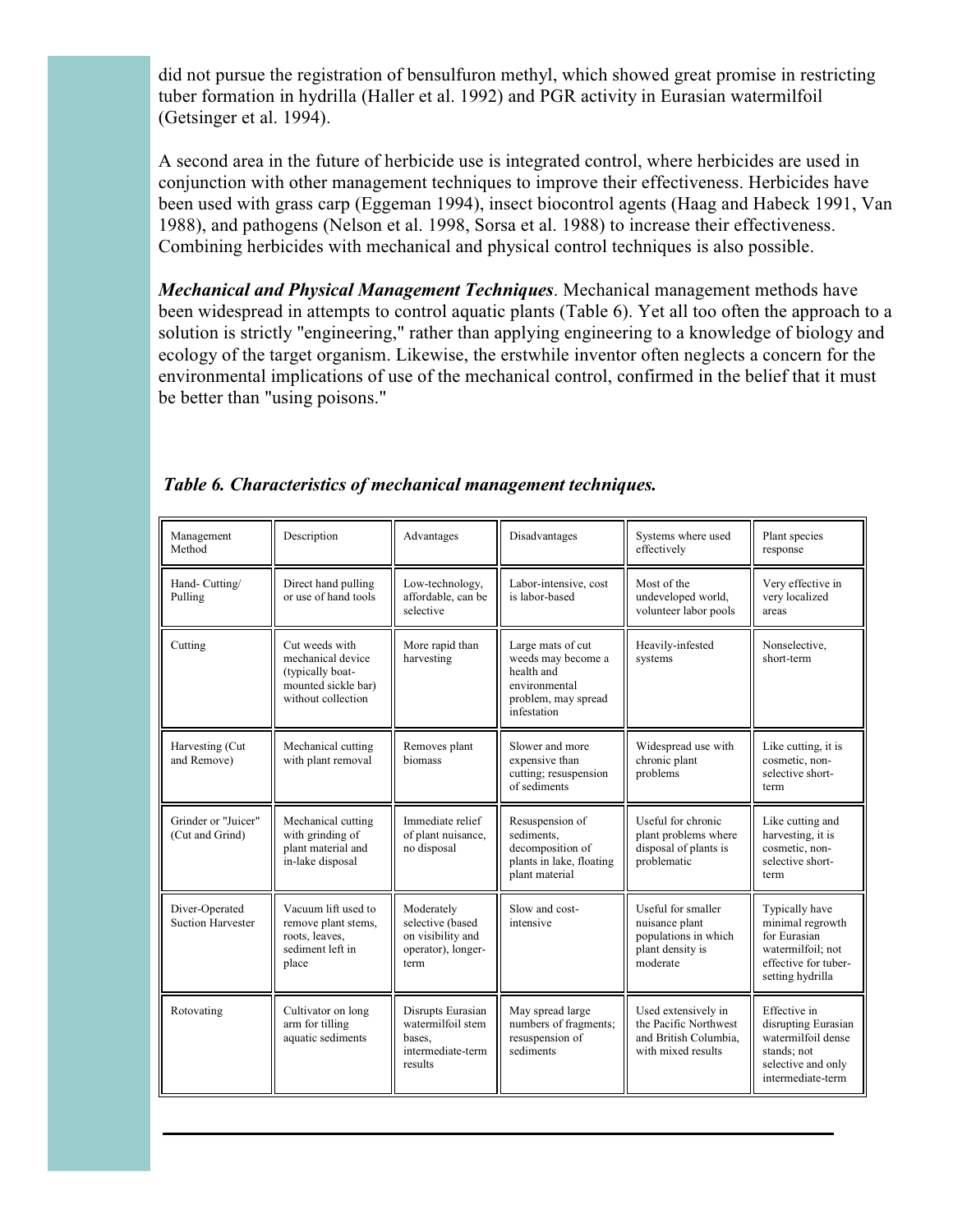The most common form of mechanical control is actually the use of hand cutters, rakes, or bare hands (no tools) to remove vegetation. Not only is this the most common method worldwide, but also it is the most widely used method by most lakeshore owners in the U.S. In a do-it-yourself guide, McComas (1993) listed a large number of hand implements and other small-scale devices for mechanical control. These techniques are most appropriate for localized nuisance problems of both nonindigenous and native plants.

Larger-scale control efforts require more mechanization (Table 6). The first uses a mechanical cutter, which is typically a boat with a sickle-bar cutting blade. Although cutting alone is relatively rapid, it leaves large mats of plants that can not only spread the plant but also create a floating obstacle, wash up on shorelines, and cause water-quality problems through decomposition. Because of these problems, cutting operations are typically combined with plant removal. However, in some applications, removal is not necessary, in which case cutting alone is sufficient.



*A full aquatic harvester travels to unload its cargo Aquatic harvester*



In mechanical harvesting, cutting operations are combined with plant removal. Occasionally, there are separate cutting and harvesting boats. More often, the harvesters have both a sickle-bar cutting blade with a conveyor belt that loads the cut material on a boat. Disposal vehicles carry the plant material away.

One neglected aspect of harvesting operations is disposal of plant material. The plant material is generally more than 90% water and not suitable as a feed and cannot be sold or made into anything truly useful. The common response is to use it as mulch. Due to the disposal problem, some recent machine designs have included a shredder, chopper, or grinder to dispose of the plant material back into the lake. Although some concern has been expressed to the release of nutrients, the actual amount of nutrients released is small relative to other sources. A more realistic concern, at least in southern water bodies, is the attraction of large carnivores (e.g., alligators) to the "chum" resulting from chopped fish and other organisms that are a "by-catch."

Several studies have indicated that one harvest per year provides only brief control, whereas two to three harvests of the same plot in a given year are required to provide adequate annual control. However, cutting three times in a year may also reduce growth the following year (Madsen et al. 1988, Nichols and Cottam 1972). Most researchers directly ascribed successful control to reductions in total stored carbohydrates (Kimbel and Carpenter 1981). Although many claim that harvesting is environmentally superior to herbicide use, most neglect to consider that harvesting removes large numbers of macroinvertebrates, semi-aquatic vertebrates, forage fishes, young-ofthe-year fishes, and even adult gamefishes (Engel 1990). The harvester acts as a large, nonselective predator "grazing" in the littoral zone. In addition, harvesting can resuspend bottom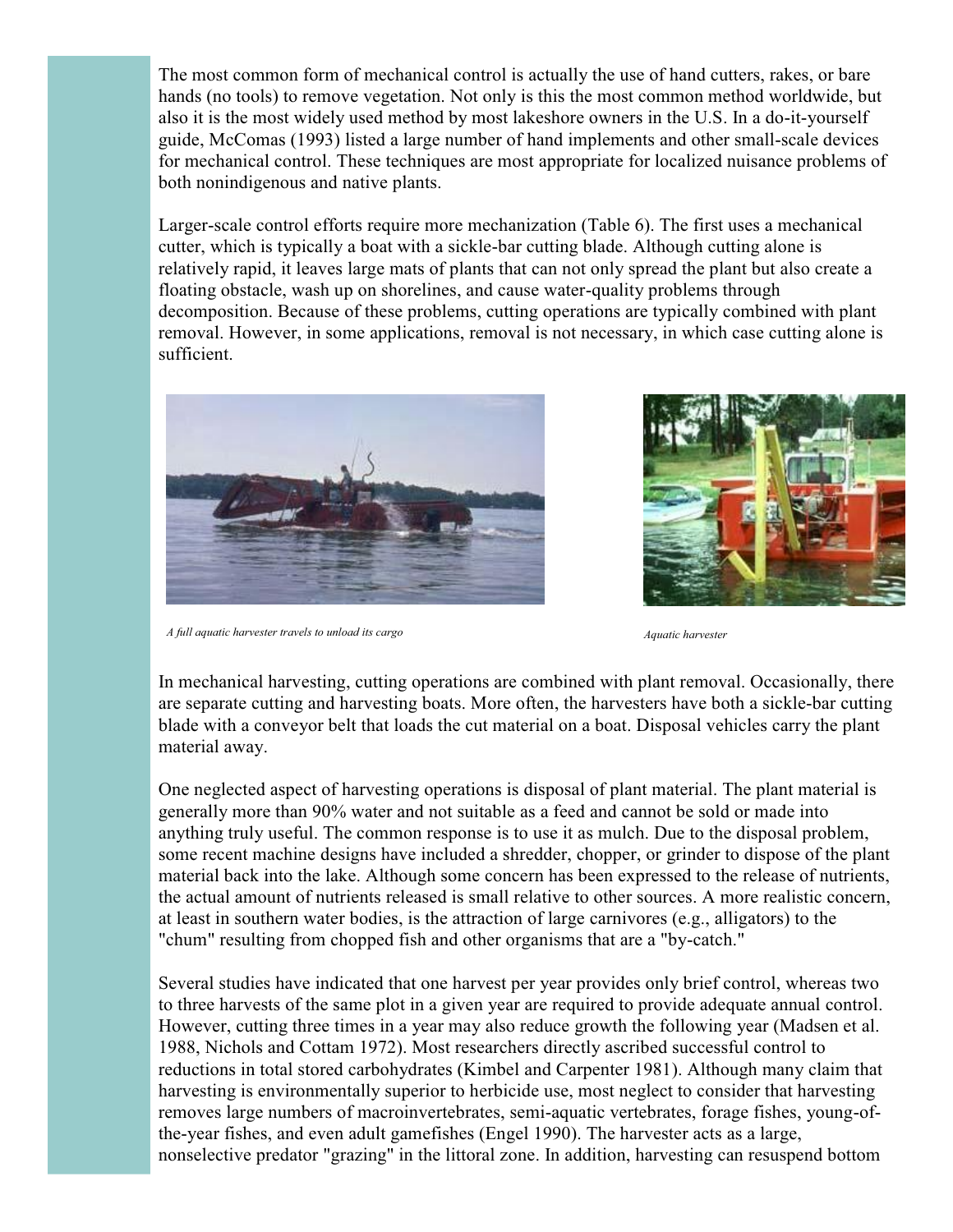sediments into the water column, releasing nutrients and other accumulated compounds.

However, not all secondary effects of harvesting are negative. Removal of large amounts of plants can improve the diel oxygen balance of littoral zones and rivers, particularly in shallower water (Carpenter and Gasith 1978, Madsen et al. 1988). At this point, no studies have indicated whether native communities respond preferentially to harvesting.

In the past, harvesting was widely touted as a mechanism to remove nutrients from lake systems. However, ecosystem studies indicated that harvesting was not likely to significantly improve the trophic status of a lake. For instance, harvesting all available plants in Lake Wingra, Wisconsin removed only 16% of the nitrogen and 37% of the phosphorus net influxes into the lake; these removals were insignificant compared to the lake's internal pools of those nutrients (Carpenter and Adams 1976, 1978). Plant harvesting in Southern Chemung Lake, Ontario removed 20% of the annual net phosphorus input (Wile 1975). In a more eutrophic system (Sallie Lake, Minnesota), continuous harvesting of aquatic plants in the littoral zone during summer removed only 1.4% of the total phosphorus input (Peterson et al. 1974). In a less eutrophic system (East Twin Lake, Ohio), harvesting the entire littoral zone would have removed from 26% to 44% of the phosphorus and from 92% to 100% of the nitrogen net loadings to the lake over a 5-year study period (Conyers and Cooke 1983).

Harvesting aquatic plants is not an effective tool for reducing nutrient loads in a lake; in none of the above scenarios was the internal nutrient pool reduced. In the best-case scenario, removing all the plants in the lake only kept pace with the amount of external nitrogen loading and with not quite half of the external phosphorus loading. Because no operational control program is going to remove all plants in the littoral zone, it is unlikely that any operational harvesting program will significantly impact the internal nutrient balance of the system.

The use of diver-operated suction harvesting (or dredging, as it is often called) is a fairly recent technique. Called "harvesting" rather than "dredging" because, although a specialized small-scale dredge is used, sediments are not removed from the system. Sediments are resuspended during the operation, but using a sediment curtain mitigates these effects. Divers use this device to remove plants from the sediment (NYSDEC and FOLA 1990). The technique can be very selective; divers can literally choose the plants to be removed. Removal is efficient and regrowth is limited. The system is very slow (100  $m^2$  per person-day; Eichler et al. 1993), and disposal of plant material must also be resolved. However, it is an excellent method for small beds of plants or areas of scattered clumps of plants too large for hand harvesting.

The last major mechanical management technique is rotovating, which is widely used in the Pacific Northwest and, formerly, in British Columbia for management of Eurasian watermilfoil. This method uses rotovator heads on submersible arms to till up the bottom sediments and to destroy the root crowns. Rotovating is relatively rapid and can effectively control dense beds of Eurasian watermilfoil for up to 2 years (Gibbons and Gibbons 1988). However, it spreads Eurasian watermilfoil fragments, resuspends large amounts of sediments and nutrients, causes high levels of turbidity, disrupts benthic communities, and is nonselective.

Physical management methods may or may not utilize large equipment but are distinguished from mechanical techniques in the following manner: in mechanical techniques the machines act directly upon the plants, in physical techniques the environment of the plants is manipulated, which in turn acts upon the plants. Several physical techniques are commonly used: dredging, drawdown, benthic barriers, shading or light attenuation, and nutrient inactivation (Table 7).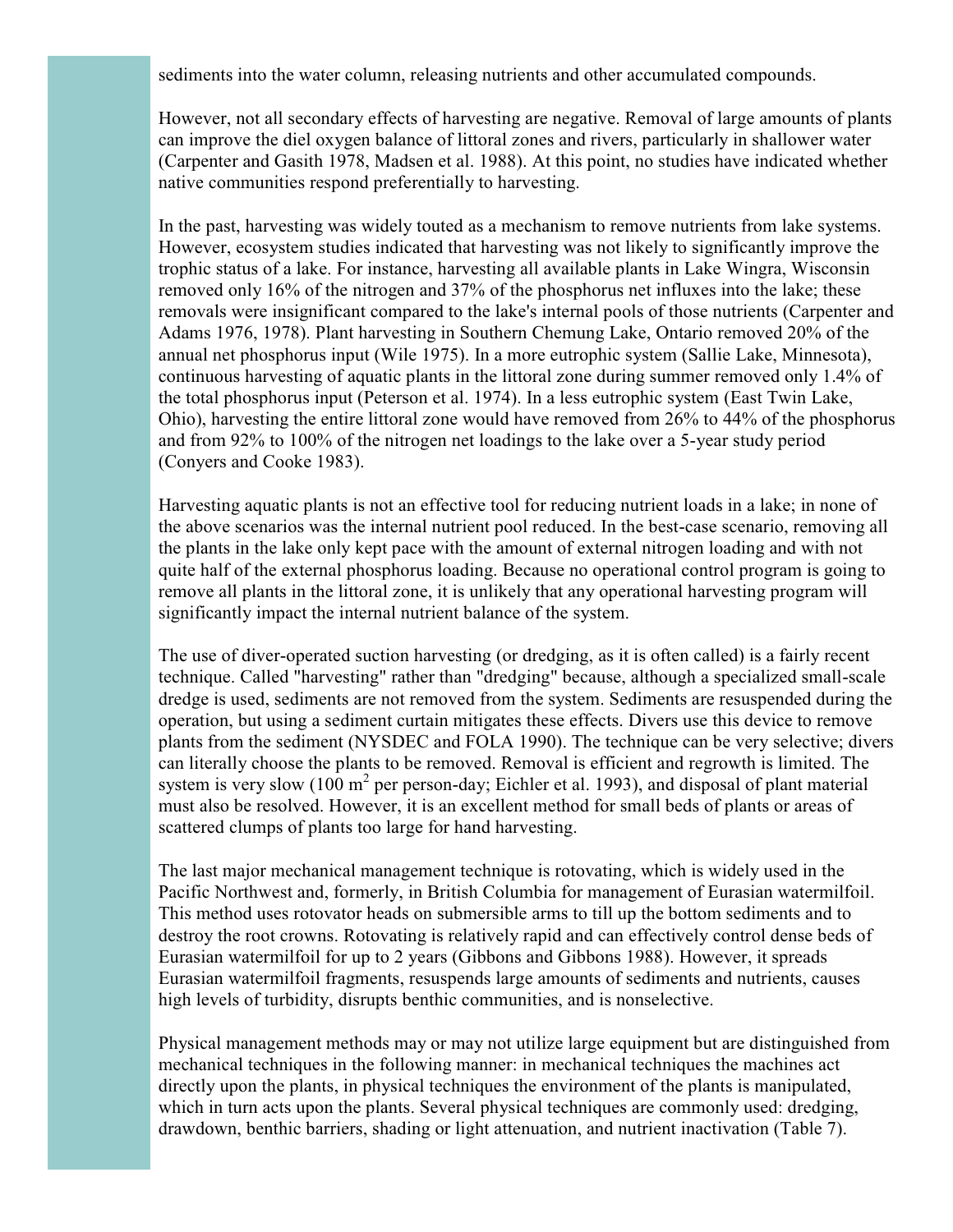# *Table 7. Characteristics of physical management techniques.*

| Management<br>Method           | Description                                                                                      | Advantages                                           | Disadvantages                                                                                | Systems where used<br>effectively                                                                   | <b>Plant Species Response</b>                                                                                                   |
|--------------------------------|--------------------------------------------------------------------------------------------------|------------------------------------------------------|----------------------------------------------------------------------------------------------|-----------------------------------------------------------------------------------------------------|---------------------------------------------------------------------------------------------------------------------------------|
| Dredging/<br>Sediment Removal  | Use mechanical<br>sediment dredge to<br>remove sediments.<br>deepen water                        | Creates deeper<br>water, very long-<br>term results  | Very expensive, must<br>deal with dredge<br>sediment                                         | Shallow ponds and<br>lakes, particularly those<br>filled in by<br>sedimentation                     | Often creates large<br>usable areas of lake, not<br>selective                                                                   |
| Drawdown                       | "De-water" a lake or<br>river for an<br>extended period of<br>time                               | Inexpensive, very<br>effective,<br>moderate-term     | Can have severe<br>environmental<br>impacts, severe<br>recreational/riparian<br>user effects | Only useful for<br>manmade lakes or<br>regulated rivers with a<br>dam or water control<br>structure | Selective based on<br>perennation strategy;<br>effective on evergreen<br>perennials, less effective<br>on herbaceous perennials |
| <b>Benthic Barrier</b>         | Use natural or<br>synthetic materials<br>to cover plants                                         | Direct and<br>effective, may last<br>several seasons | Expensive and small-<br>scale, nonselective                                                  | Around docks, boat<br>launches, swimming<br>areas, and other small,<br>intensive use areas          | Nonselective, plant<br>mortality within one<br>month underneath barrier                                                         |
| Shading / Light<br>Attenuation | Reduce light levels<br>by one of several<br>means: dyes, shade<br>cloth, plant trees<br>(rivers) | Generally<br>inexpensive,<br>effective               | Nonselective, controls<br>all plants, may not be<br>aesthetically pleasing                   | Smaller ponds, man-<br>made waterbodies.<br>small streams                                           | Nonselective, but may be<br>long-term                                                                                           |
| Nutrient<br>Inactivation       | Inactivate<br>phosphorus (in<br>particular) using<br>alum                                        | Theoretically<br>possible                            | Impractical for rooted<br>plants limited by<br>nitrogen                                      | Most useful for<br>controlling<br>phytoplankton by<br>inactivating water<br>column P                | Variable                                                                                                                        |

Dredging is usually not performed solely for aquatic plant management but to restore lakes that have been filled in with sediments, have excess nutrients, have inadequate pelagic and hypolimnetic zones, need deepening, or require removal of toxic substances (Peterson 1982). However, lakes that are very shallow due to sedimentation typically have excess plant growth. This method is effective in that dredging typically forms an area of the lake too deep for plants to grow, thus opening an area for riparian use (Nichols 1984). By opening more diverse habitats and creating depth gradients, dredging may also create more diversity in the plant community (Nichols 1984). Results of dredging can be very long term. Biomass of *Potamogeton crispus* in Collins Lake, New York remained significantly lower than pre-dredging levels 10 years after dredging (Tobiessen et al. 1992). Due to the cost, environmental impacts, and the problem of disposal, dredging should not be performed for aquatic plant management alone. It is best used as a multipurpose lake remediation technique.

Drawdown is another effective aquatic plant management technique that alters the plant's environment. Essentially, the water body has all of the water removed to a given depth. It is best if this depth includes the entire depth range of the target species. Drawdown, to be effective, needs to be at least 1 month long to ensure thorough drying (Cooke 1980b). In northern areas, a drawdown in the winter that will ensure freezing of sediments is also effective. Although drawdown may be effective for control of hydrilla for 1 to 2 years (Ludlow 1995), it is most commonly applied to Eurasian watermilfoil (Siver et al. 1986) and other milfoils or submersed evergreen perennials (Tarver 1980). Drawdown requires that there be a mechanism to lower water levels. Although it is inexpensive and has long-term effects (2 or more years), it also has significant environmental effects and may interfere with use and intended function (e.g., power generation or drinking water supply) of the water body during the drawdown period. Lastly,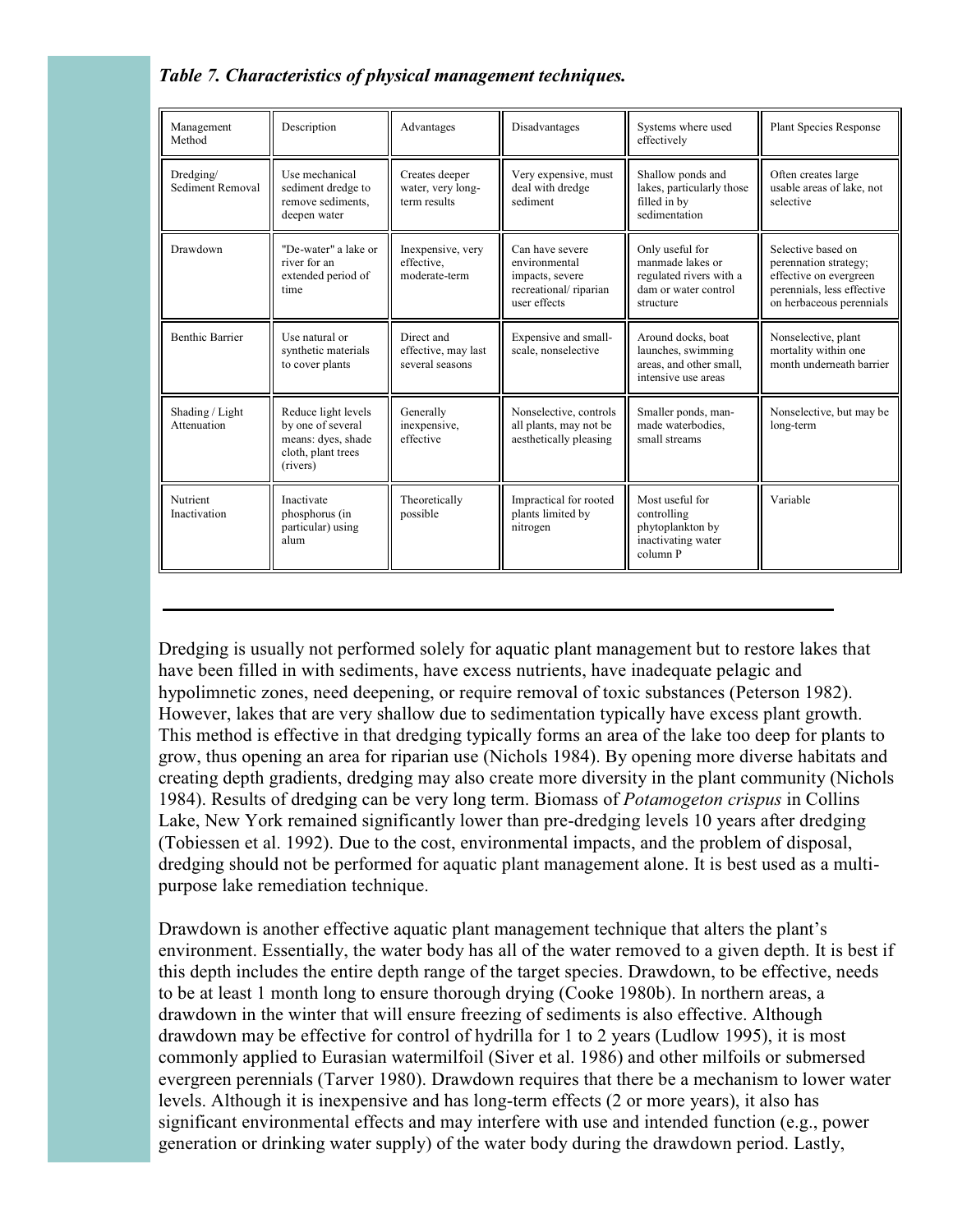species respond in very different manners to drawdown and often not in a consistent fashion (Cooke 1980b). Drawdown may provide an opportunity for the spread of highly weedy or adventive species, particularly annuals.

Benthic barriers or other bottom-covering approaches are another physical management technique that has been in use for a substantial period of time. The basic idea is that the plants are covered over with a layer of a growth-inhibiting substance. Many materials have been used, including sheets or screens of organic, inorganic and synthetic materials, sediments such as dredge sediment, sand, silt or clay, fly ash, and combinations of the above (Cooke 1980a). The problem with using sediments is that new plants establish on top of the added layer (Engel and Nichols 1984). The problem with synthetic sheeting is that the gasses evolved from decomposition of plants and normal decomposition activities of the sediments underneath the barrier collect under the barrier, lifting it (Gunnison and Barko 1992). Benthic barriers will typically kill plants under them within 1 to 2 months, after which they may be removed (Engel 1984). Sheet color is relatively unimportant; opaque (particularly black) barriers work best, but even clear plastic barriers will work effectively (Carter et al. 1994). Sites from which barriers are removed will be rapidly recolonized (Eichler et al. 1995). In addition, synthetic barriers may be left in place for multi-year control but will eventually become sediment-covered and will allow colonization by plants. Benthic barriers, effective and fairly low-cost control techniques for limited areas (e.g., <1 acre), may be best suited to high-intensity use areas such as docks, boat launch areas, and swimming areas. However, they are too expensive to use over widespread areas, and heavily effect benthic communities.

A basic environmental manipulation for plant control is light reduction or attenuation. This, in fact, may have been the first physical control technique. Shading has been achieved by fertilization to produce algal growth, application of natural or synthetic dyes, shading fabric, or covers, and establishing shade trees (Dawson 1986, Dawson and Hallows 1983, Dawson and Kern-Hansen 1978, Madsen et al. 1999). During natural or cultural eutrophication, phytoplankton growth alone can shade macrophytes (Jones et al. 1983). Although light manipulation techniques may be useful for narrow streams or small ponds, in general these techniques are of only limited applicability.

The final physical management method often discussed is nutrient inactivation. Nutrient inactivation is commonly done for algal or phytoplankton control by adding alum to the water column, which binds phosphorus and thus limits the growth of algae (McComas 1993). However, larger vascular aquatic plants are typically limited by nitrogen rather than phosphorus and derive most of their nutrients from the sediment rather than from the water column. No chemical is available that binds nitrogen as readily as alum binds phosphorus. Additionally, the difficulties of adding a binding agent to the sediment rather than to the water column are obvious. Despite these limitations, nutrient inactivation has been attempted, but with limited success (Mesner and Narf 1987). At this point, nutrient inactivation for control of aquatic vascular plants is still in the research and development phase.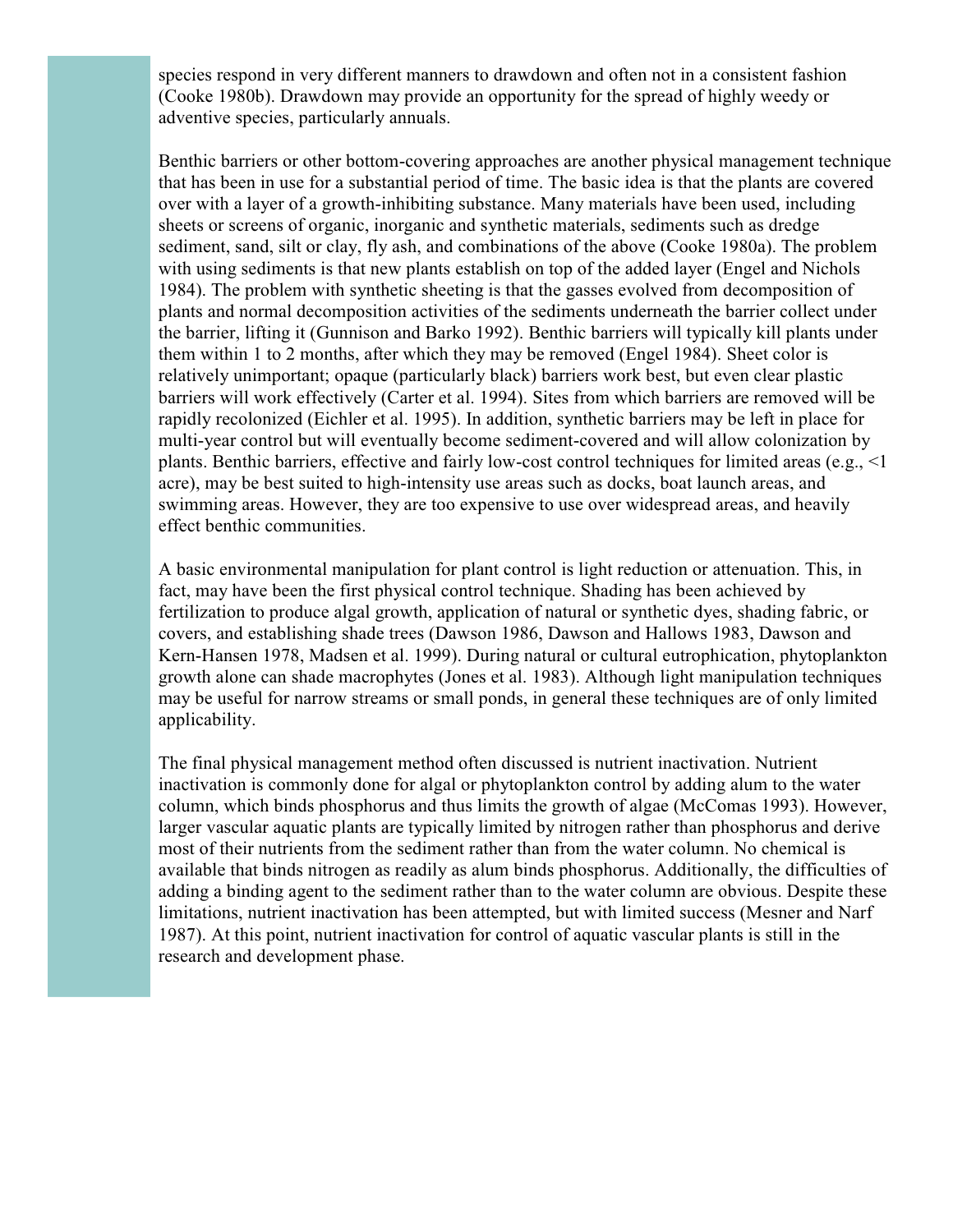

*The author measuring Eurasian watermilfoil densities*

*No Action.* While doing nothing is not, on the face of it, a management technique; the "no-action" alternative is one often used as the "baseline condition" for permits or environmental impact comparisons. "No action" is also the default choice of regulators and managers everywhere. Who can blame them? The direst of bureaucratic punishments is reserved for those who try and fail, while those who do nothing are rarely even reprimanded, much less punished.

When evaluating the various management techniques, the assumption is erroneously made that doing nothing is environmentally neutral. In dealing with nonnative species like hydrilla, giant salvinia and Eurasian watermilfoil, the environmental consequences of doing nothing may be high, possibly even higher than any of the effects of management techniques. Unmanaged, these species can have severe negative effects on water quality, native plant distribution, abundance and diversity, and the abundance and diversity of aquatic insects and fish (Madsen 1997). Nonindigenous aquatic plants are the problem, and the management techniques are the collective solution. Nonnative plants are a biological pollutant that increases geometrically, a pollutant with a very long residence time and the potential to "biomagnify" in lakes, rivers, and wetlands.

*Conclusion.* Despite the views of some, there is no single cure-all solution to aquatic plant problems, no single "best choice." For that matter, several of these techniques can be made to work to work for most aquatic plant problems, given enough time and money. None of these techniques are evil or inherently unacceptable; likewise, none of these techniques are without flaws or potential environmental impacts. Rather, it is up to each management group to select the most appropriate techniques for their situation given a set of social, political, economic and environmental conditions.

#### **References**

Bonar S.A., S.A. Vecht, C.R. Bennett, G.B. Pauley, G.L. Thomas. 1993. Capture of grass carp from vegetated lakes. Journal of Aquatic Plant Management 31:168-174.

Boyd, W.A. and R.M. Stewart. 1994. Status of *Hydrellia pakistanae* modeling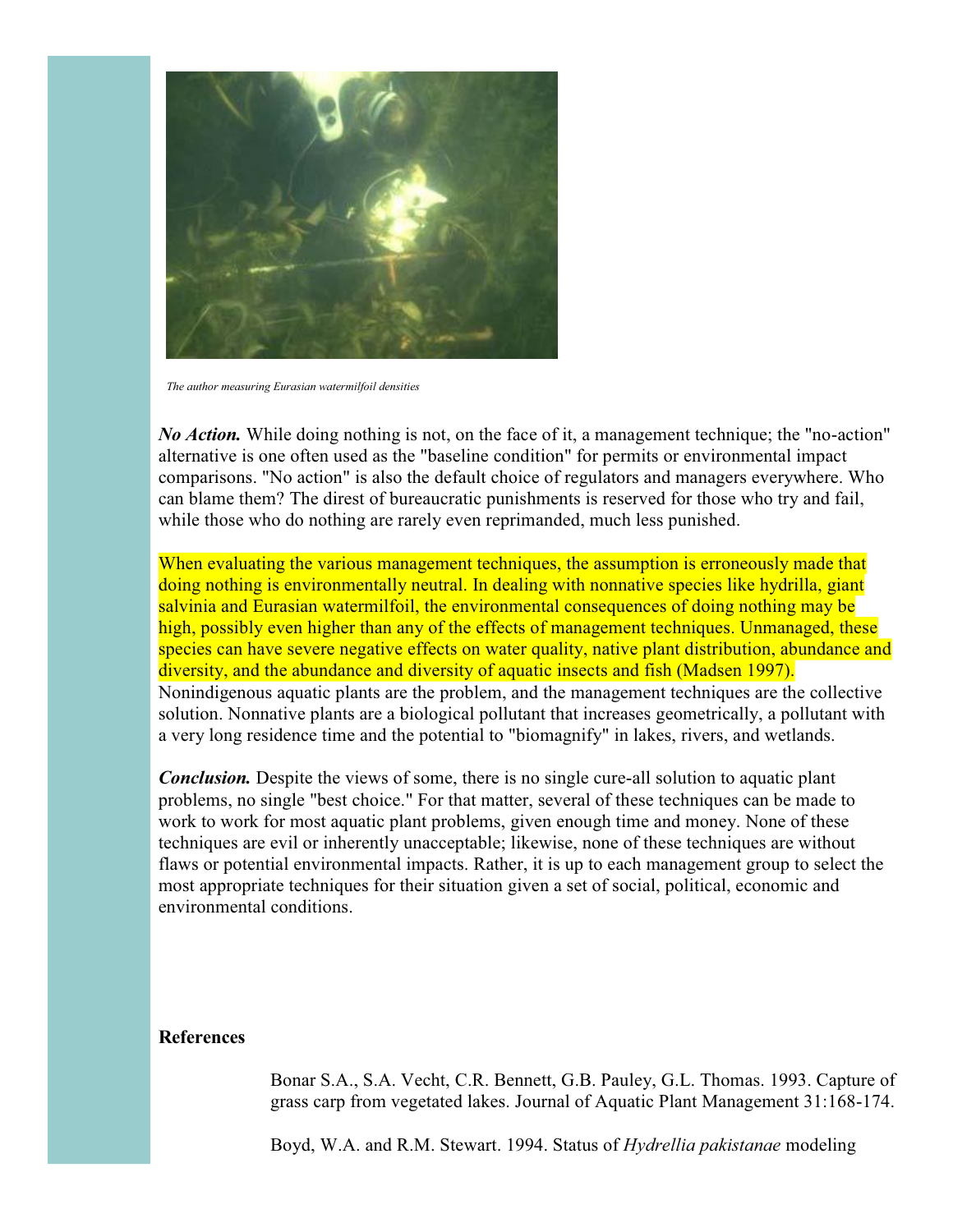efforts and approach for future development of the insect simulation. In: Proceedings, 28th Annual Meeting of the Aquatic Plant Control Research Program, 15-18 November 1993, Baltimore Maryland, Miscellaneous Paper A-94-2, US Army Engineer Waterways Experiment Station, Vicksburg, Mississippi. pp. 53-57.

Buckingham, G.R. 1995. Foreign surveys and quarantine studies for biocontrol of Eurasian watermilfoil and hydrilla. In: Proceedings, 29th Annual Meeting of the Aquatic Plant Control Research Program, 14-17 November 1994, Vicksburg, Mississippi, Miscellaneous Paper A-95-3, US Army Engineer Waterways Experiment Station, Vicksburg, Mississippi.

Buckingham, G.R. and E.A. Okrah. 1993. Biological and Host Range Studies with Two Species of *Hydrellia* (Diptera: Ephydridae) that Feed on Hydrilla. Technical Report A-93-7, US Army Engineer Waterways Experiment Station, Vicksburg, Mississippi.

Carpenter, S.R. and M.S. Adams. 1976. The macrophyte tissue nutrient pool of a hardwater eutrophic lake: Implications for macrophyte harvesting. Aquatic Botany 3:239-255.

Carpenter, S.R. and M.S. Adams. 1978. Macrophyte control by harvesting and herbicides: Implications for phosphorus cycling in Lake Wingra, Wisconsin. Journal of Aquatic Plant Management 16:20-23.

Carpenter, S.R. and A. Gasith. 1978. Mechanical cutting of submersed macrophytes: Immediate effects on littoral chemistry and metabolism. Water Research 12:55-57.

Carter, D.R., S. Carter and J.L. Allen. 1994. Submerged macrophyte control using plastic blankets. Water Science and Technology 29:119-126.

Cofrancesco, A.F., Jr. 1994. Biological control Technology Overview - Fiscal year 1993. In: Proceedings, 28th Annual Meeting of the Aquatic Plant Control Research Program, 15-18 November 1993, Baltimore Maryland, Miscellaneous Paper A-94- 2, US Army Engineer Waterways Experiment Station, Vicksburg, Mississippi.

Conyers, D.L. and G.D. Cooke. 1983. A comparison of the costs of harvesting and herbicides and their effectiveness in nutrient removal and control of macrophyte biomass. In: Lake Restoration, Protection and Management. US Environmental Protection Agency, EPA 440/5-83-001, Washington, District of Columbia. pp. 317- 321.

Cooke, G.D. 1980a. Covering bottom sediments as a lake restoration technique. Water Resources Bulletin 16:921-926.

Cooke, G.D. 1980b. Lake level drawdown as a macrophyte control technique. Water Resources Bulletin 16:317-322.

Creed, R.P., Jr. and S.P. Sheldon. 1993. The effect of the weevil *Euhrychiopsis lecontei* on Eurasian watermilfoil: Results from Brownington Pond and North Brook Pond. In: Proceedings, 27th Annual Meeting, Aquatic Plant Control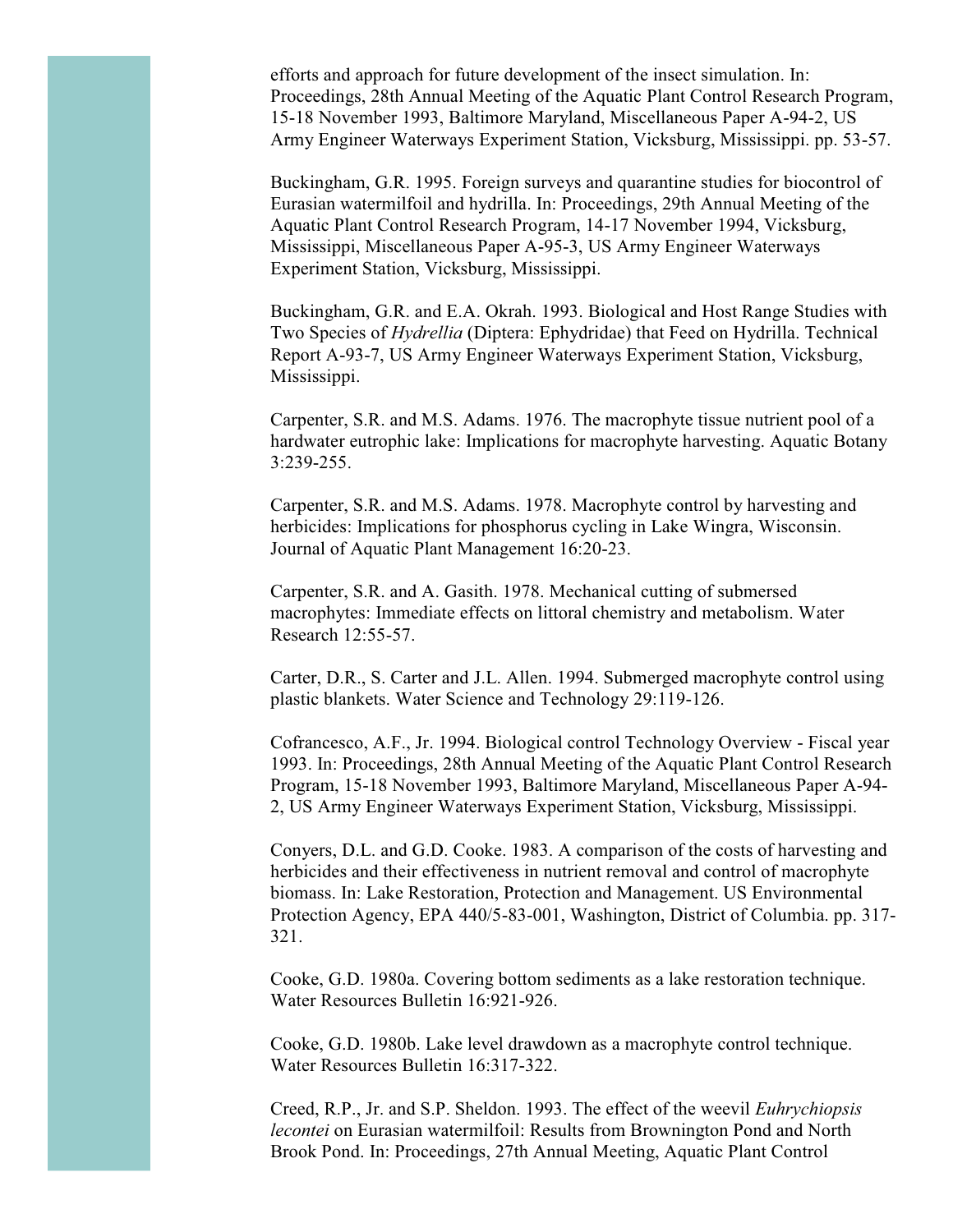Research Program, 16-19 November 1992, Bellevue, Washington. Miscellaneous Paper A-93-2, US Army Engineer Waterways Experiment Station, Vicksburg, Mississippi. pp. 99-117.

Creed, R.P., Jr. and S.P. Sheldon. 1994. The effect of two herbivorous insect larvae on Eurasian watermilfoil. Journal of Aquatic Plant Management 32:21-26.

Creed, R.P., Jr., S.P. Sheldon and D.M. Cheek. 1992. The effect of herbivore feeding on the buoyancy of Eurasian watermilfoil. Journal of Aquatic Plant Management 30:75-76.

Dawson, F.H. 1986. Light reduction techniques for aquatic plant control. Lake and Reservoir Management 2:258-262.

Dawson, F.H. and U. Kern-Hansen. 1978. Aquatic weed management in natural streams: The effect of shade by the marginal vegetation. Verhandlungen Internationale Vereinigung fur Theoretische und Angewandte Limnologie 20:1451- 1456.

Deschenes, P. and J. Ludlow. 1993. Maintenance control of hydrilla in the Winter Park Chain of Lakes, Florida. Aquatics 15(2):13-15.

Durocher, P.P. 1994. Status of the grass carp program in Texas. In: Proceedings of the Grass Carp Symposium, 7-9 March 1994, Gainesville, Florida. US Army Engineer Waterways Experiment Station, Vicksburg, Mississippi. pp. 16-17.

Eggeman, D. 1994. Integrated hydrilla management plan utilizing herbicides and triploid grass carp in Lake Istokpoga. In: Proceedings of the Grass Carp Symposium, 7-9 March 1994, Gainesville, Florida. US Army Engineer Waterways Experiment Station, Vicksburg, Mississippi. pp. 164-165.

Eichler, L.W., R.T. Bombard, Jr., J.W. Sutherland and C.W. Boylen. 1995. Recolonization of the littoral zone by macrophytes following the removal of benthic barrier material. Journal of Aquatic Plant Management 33:51-54.

Eichler, L.W., R.T. Bombard, Jr., J.W. Sutherland and C.W. Boylen. 1993. Suction harvesting of Eurasian watermilfoil and its effect on native plant communities. Journal of Aquatic Plant Management 31:144-148.

Engel, S. 1984. Evaluating stationary blankets and removable screens for macrophyte control in lakes. Journal of Aquatic Plant Management 22:43-48.

Engel, S. 1990. Ecological impacts of harvesting macrophytes in Halverson Lake, Wisconsin. Journal of Aquatic Plant Management 28:41-45.

Engel, S. and S.A. Nichols. 1984. Lake sediment alteration for macrophyte control. Journal of Aquatic Plant Management 22:38-41.

Fowler, M.C. and T.O. Robson. 1978. The effects of food preferences and stocking rates of grass carp (*Ctenopharyngodon idella* Val.) on mixed plant communities. Aquatic Botany 5:261-272.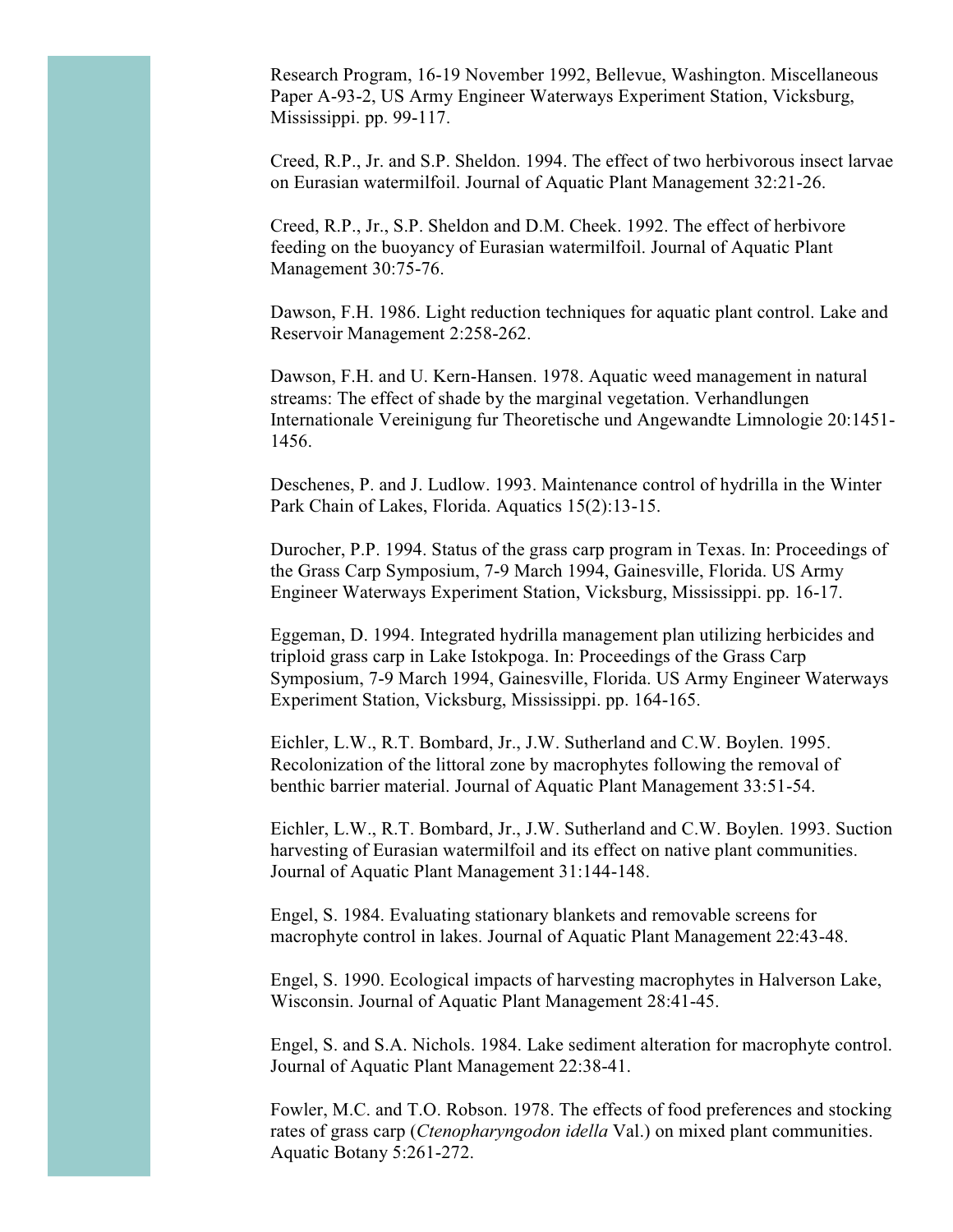Gallagher, J.E. and W.T. Haller. 1990. History and development of aquatic weed control in the United States. Reviews of Weed Science 5:115-192.

Getsinger, K.D. 1991. Chemical Control Technology: History and overview. In: Proceedings, 25th Annual Meeting, Aquatic Plant Control Research Program, 26- 30 November 1990, Orlando, Florida. Miscellaneous Paper A-91-3, US Army Engineer Waterways Experiment Station, Vicksburg, Mississippi. pp. 197-200.

Getsinger, K.D. 1998. Chemical control research in the Corps of Engineers. J. Aquat. Plant Manage. 36:61-64.

Getsinger, K.D., G.O. Dick, R.M. Crouch, and L.S. Nelson. 1994. Mesocosm evaluation of bensulfuron methyl activity on Eurasian watermilfoil, vallisneria, and American pondweed. Journal of Aquatic Plant Management 32:1-6.

Getsinger, K.D., C. Hanlon, J.C. Joyce, A.M. Fox and W.T. Haller. 1991. Herbicide application technique development for flowing water: Relationship of water exchange and submersed application methods. In: Proceedings, 25th Annual Meeting, Aquatic Plant Control Research Program, 26-30 November 1990, Orlando, Florida. Miscellaneous Paper A-91-3, US Army Engineer Waterways Experiment Station, Vicksburg, Mississippi. pp. 210-218.

Getsinger, K.D., E.G. Turner, J.D. Madsen, and M.D. Netherland. 1997. Restoring native vegetation in a Eurasian water milfoil-dominated plant community using the herbicide triclopyr. Regulated Rivers: Research and Management 13:357-375.

Gibbons, M.V. and H.L. Gibbons, Jr. 1988. Efficacy of rotovation in controlling Eurasian watermilfoil in the Pend Oreille River, Washington. Lake and Reservoir Management 4:153-160.

Grodowitz, M.J., T.D. Center and E. Snoddy. 1995. Current status on the use of insect biocontrol agents for the management of hydrilla. In: Proceedings, 29th Annual Meeting of the Aquatic Plant Control Research Program, 14-17 November 1994, Vicksburg, Mississippi, Miscellaneous Paper A-95-3, US Army Engineer Waterways Experiment Station, Vicksburg, Mississippi. pp. 134-141.

Gunnison, G. and J.W. Barko. 1992. Factors influencing gas evolution beneath a benthic barrier. Journal of Aquatic Plant Management 30:23-28.

Haag, K.H. and D.H. Habeck. 1991. Enhanced biological control of waterhyacinth following limited herbicide application. Journal of Aquatic Plant Management 29:24-28.

Haller, W.T. 1994. Probable grass carp stocking scenarios. In: Proceedings of the Grass Carp Symposium, 7-9 March 1994, Gainesville, Florida. US Army Engineer Waterways Experiment Station, Vicksburg, Mississippi. pp. 236-238.

Haller, W.T., A.M. Fox and C.A. Hanlon. 1992. Inhibition of hydrilla tuber formation by bensulfuron methyl. Journal of Aquatic Plant Management 30:48-49.

Harvey, J.L., D.R. Varley and H.C. Evans. 1995. European surveys for pathogens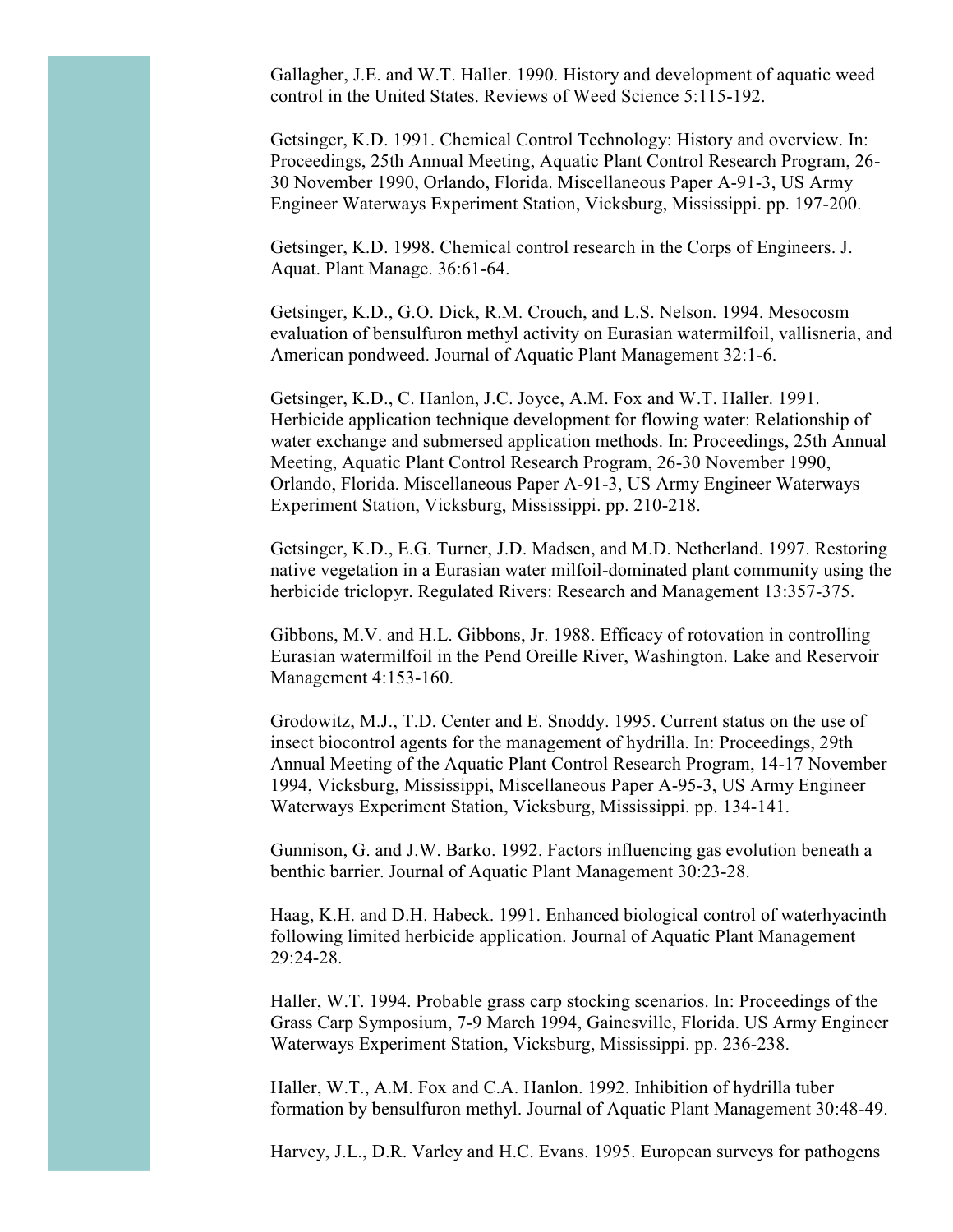of Eurasian watermilfoil. In: Proceedings, 29th Annual Meeting of the Aquatic Plant Control Research Program, 14-17 November 1994, Vicksburg, Mississippi, Miscellaneous Paper A-95-3, US Army Engineer Waterways Experiment Station, Vicksburg, Mississippi. pp. 130-133.

Jones, R.C., K. Walti, and M.S. Adams. 1983. Phytoplankton as a factor in the decline of the submersed macrophyte *Myriophyllum spicatum* L. in Lake Wingra, Wisconsin, U.S.A. Hydrobiologia 107:213-219.

Joyce, J.C. 1991. Future of chemical technology in aquatic plant management operations. In: Proceedings, 25th Annual Meeting, Aquatic Plant Control Research Program, 26-30 November 1990, Orlando, Florida. Miscellaneous Paper A-91-3, US Army Engineer Waterways Experiment Station, Vicksburg, Mississippi. pp. 240-244.

Kangasniemi, B.J. 1983. Observations on herbivorous insects that feed on *Myriophyllum spicatum* in British Columbia. In: Proceedings, Second Annual Conference of the North American Lake Management Society, 26-29 October 1982, Vancouver, British Columbia. US Environmental Protection Agency, EPA 440/5-83-001, Washington, District of Columbia. pp. 214-218.

Kimbel, J.C. and S.R. Carpenter. 1981. Effects of mechanical harvesting on *Myriophyllum spicatum* L. regrowth and carbohydrate allocation to roots and shoots. Aquatic Botany 11:121-127.

Ludlow, J. 1995. Management of aquatic plant communities in Rodman reservoir from 1969-1994. Aquatics 17(3):11-15.

Madsen, J.D. 1997. Methods for management of nonindigenous aquatic plants. In: J.O. Luken and J.W. Thieret, eds. Assessment and Management of Plant Invasions. Springer, NY. Pp. 145-171.

Madsen, J.D., M.S. Adams and P. Ruffier. 1988. Harvest as a control for sago pondweed (*Potamogeton pectinatus* L.) in Badfish Creek, Wisconsin: Frequency, efficiency and its impact on stream community oxygen metabolism. Journal of Aquatic Plant Management 26:20-25.

Madsen, J.D., K.D. Getsinger, R.M. Stewart, J.G. Skogerboe, D.R. Honnell, and C.S. Owens. 1999. Evaluation of transparency and light attenuation by Aquashade<sup>™</sup>. Lake and Reservoir Management 15:142-147.

Madsen, J.D., J.W. Sutherland, J.A. Bloomfield, L.W. Eichler and C.W. Boylen. 1991. The decline of native vegetation under dense Eurasian watermilfoil canopies. Journal of Aquatic Plant Management 29:94-99.

McComas, S. 1993. LakeSmarts: The First Lake Maintenance Handbook. Terrene Institute, Washington District of Columbia.

Mesner, N. and R. Narf. 1987. Alum injection into sediments for phosphorus inactivation and macrophyte control. Lake and Reservoir Management 3:256-265.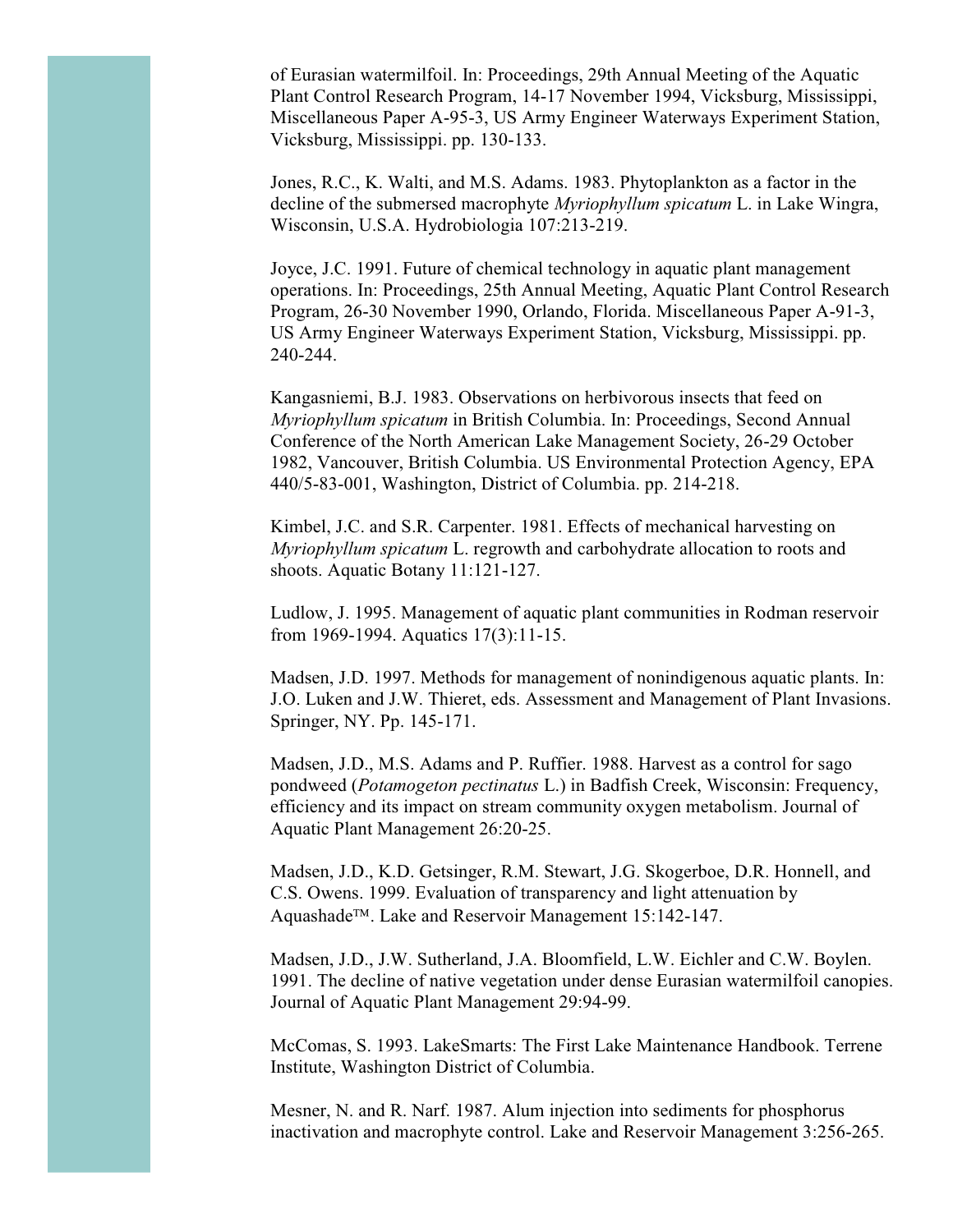Nelson, L.S., J.F. Shearer and M.D. Netherland. 1998. Mesocosm evaluation of integrated fluridone-fungal pathogen treatment on four submersed plants. J. Aquat. Plant Manage. 36:73-77.

Nesheim, O.N. 1993. Understanding pesticide regulation-new pesticide registration. Aquatics 15(4):19-20.

Netherland, M.D. 1991. Herbicide concentration/exposure time relationships for Eurasian watermilfoil and hydrilla. In: Proceedings, 25th Annual Meeting, Aquatic Plant Control Research Program, 26-30 November 1990, Orlando, Florida. Miscellaneous Paper A-91-3, US Army Engineer Waterways Experiment Station, Vicksburg, Mississippi. pp. 205-209.

Netherland, M.D., K.D. Getsinger and J.D. Skogerboe. 1997. Mesocosm evaluation of the species-selective potential of fluridone. J. Aquat. Plant Manage. 35:41-50.

New York State Department of Environmental Conservation (NYSDEC) and Federation of Lake Associations, Inc. (FOLA). 1990. Diet for a Small Lake: A New Yorker's Guide to Lake Management. New York State Department of Environmental Conservation, Albany, New York.

Newman, R.M., K.L. Holmberg, D.D. Biesboer and B.G. Penner. 1996. Effects of the potential biological control agent, *Euhrychiopsis lecontei*, on Eurasian watermilfoil in experimental tanks. Aquatic Botany 53:131-150.

Newman, R.M. and L.M. Maher. 1995. New records and distribution of aquatic insect herbivores of watermilfoils (Haloragaceae: *Myriophyllum* spp.) in Minnesota. Entomological News 106:6-12.

Nichols, S.A. 1991. The interaction between biology and the management of aquatic macrophytes. Aquatic Botany 41:225-252.

Nichols, S.A. 1984. Macrophyte community dynamics in a dredged Wisconsin lake. Water Resources Bulletin 20:573-576.

Nichols, S. and G. Cottam. 1972. Harvesting as a control for aquatic plants. Water Resources Bulletin 8:1205-1210.

Painter, D.S. 1988. Long-term effects of mechanical harvesting on Eurasian watermilfoil. Journal of Aquatic Plant Management 26:25-29.

Peterson, S.A. 1982. Lake restoration by sediment removal. Water Resources Bulletin 18:423-435.

Peterson, S.A., W.L. Smith and K.W. Malueg. 1974. Full-scale harvest of aquatic plants: Nutrient removal from a eutrophic lake. Journal of the Water Pollution Control Federation 46:697-707.

Pine, R.T. and L.W.J. Anderson. 1991. Plant preferences of triploid grass carp. Journal of Aquatic Plant Management 29:80-82.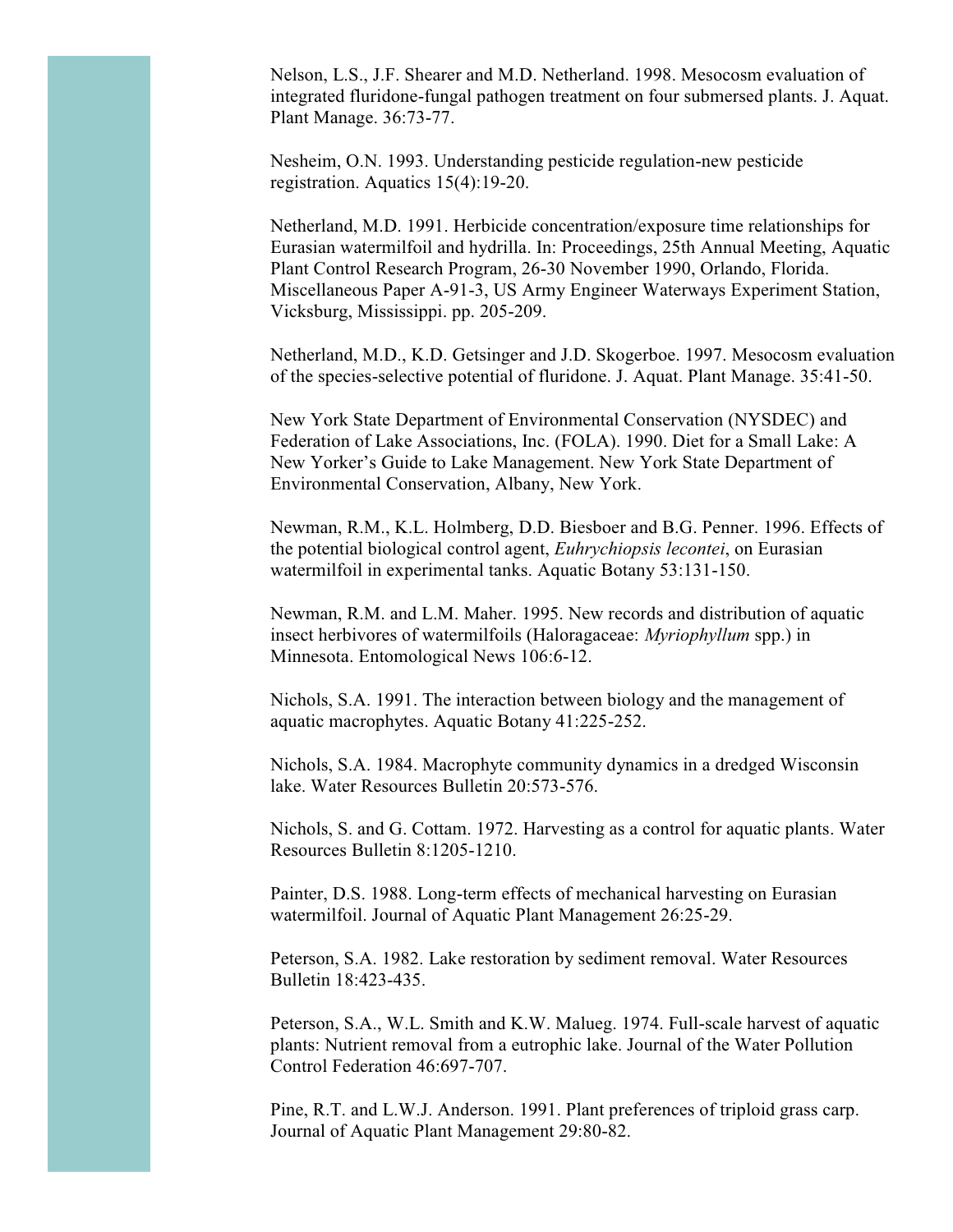Shearer, J.F. 1995. The use of pathogens for the management of hydrilla and Eurasian watermilfoil. In: Proceedings, 29th Annual Meeting of the Aquatic Plant Control Research Program, 14-17 November 1994, Vicksburg, Mississippi, Miscellaneous Paper A-95-3, US Army Engineer Waterways Experiment Station, Vicksburg, Mississippi. pp. 124-129.

Siver, P.A., A.M. Coleman, G.A. Benson and J.T. Simpson. 1986. The effects of winter drawdown on macrophytes in Candlewood Lake, Connecticut. Lake and Reservoir Management 2:69-73.

Smart, R.M. and R. Doyle. 1995. Ecological Theory and the Management of Submersed Plant Communities. Information Exchange Bulletin A-95-3, US Army Engineer Waterways Experiment Station, Vicksburg, Mississippi.

Smart, R.M., R.D. Doyle, J.D. Madsen, and G.O. Dick. 1996a. Establishing native submersed aquatic plant communities for fish habitat. Amer. Fish. Soc. Symp. 16:347-356.

Smart R.M., R.D. Doyle, J.D. Madsen and G.O. Dick. 1996b. Establishing Native Submersed Aquatic Plant Communities in Southern Reservoirs. Technical Report A-96-2, US Army Engineer Waterways Experiment Station, Vicksburg, Mississippi.

Sorsa, K.K., E.V. Nordheim and J.H. Andrews. 1988. Integrated control of Eurasian water milfoil, *Myriophyllum,* by a fungal pathogen and a herbicide. Journal of Aquatic Plant Management 26:12-17.

Stanley, J.G., W.W. Miley and D.L. Sutton. 1978. Reproductive requirements and likelihood for naturalization of escaped grass carp in the United States. Transactions of the American Fisheries Society 107:119-128.

Stewart, R.M. and W.A. Boyd. 1994. Simulation model evaluation of sources of variability in grass carp stocking requirements. In: Proceedings of the Grass Carp Symposium, 7-9 March 1994, Gainesville, Florida. US Army Engineer Waterways Experiment Station, Vicksburg, Mississippi. pp. 85-92.

Tarver, D.P. 1980. Water fluctuation and the aquatic flora of Lake Miccosukee. Journal of Aquatic Plant Management 18:19-23.

Tobiessen, P., J. Swart and S. Benjamin. 1992. Dredging to control curly-leaf pondweed: A decade later. Journal of Aquatic Plant Management 30:71-72.

Van, T.K. 1988. Integrated control of waterhyacinth with *Neochetina* and paclobutrazol. Journal of Aquatic Plant Management 26:59-61.

Van Dyke, J.M., A.J. Leslie Jr. and L.E. Nall. 1984. The effects of the grass carp on the aquatic macrophytes of four Florida lakes. Journal of Aquatic Plant Management 22:87-95.

Webb, M.A., H.S. Elder and R.G. Howells. 1994. Grass carp reproduction in the lower Trinity River, Texas. In: Proceedings of the Grass Carp Symposium, 7-9